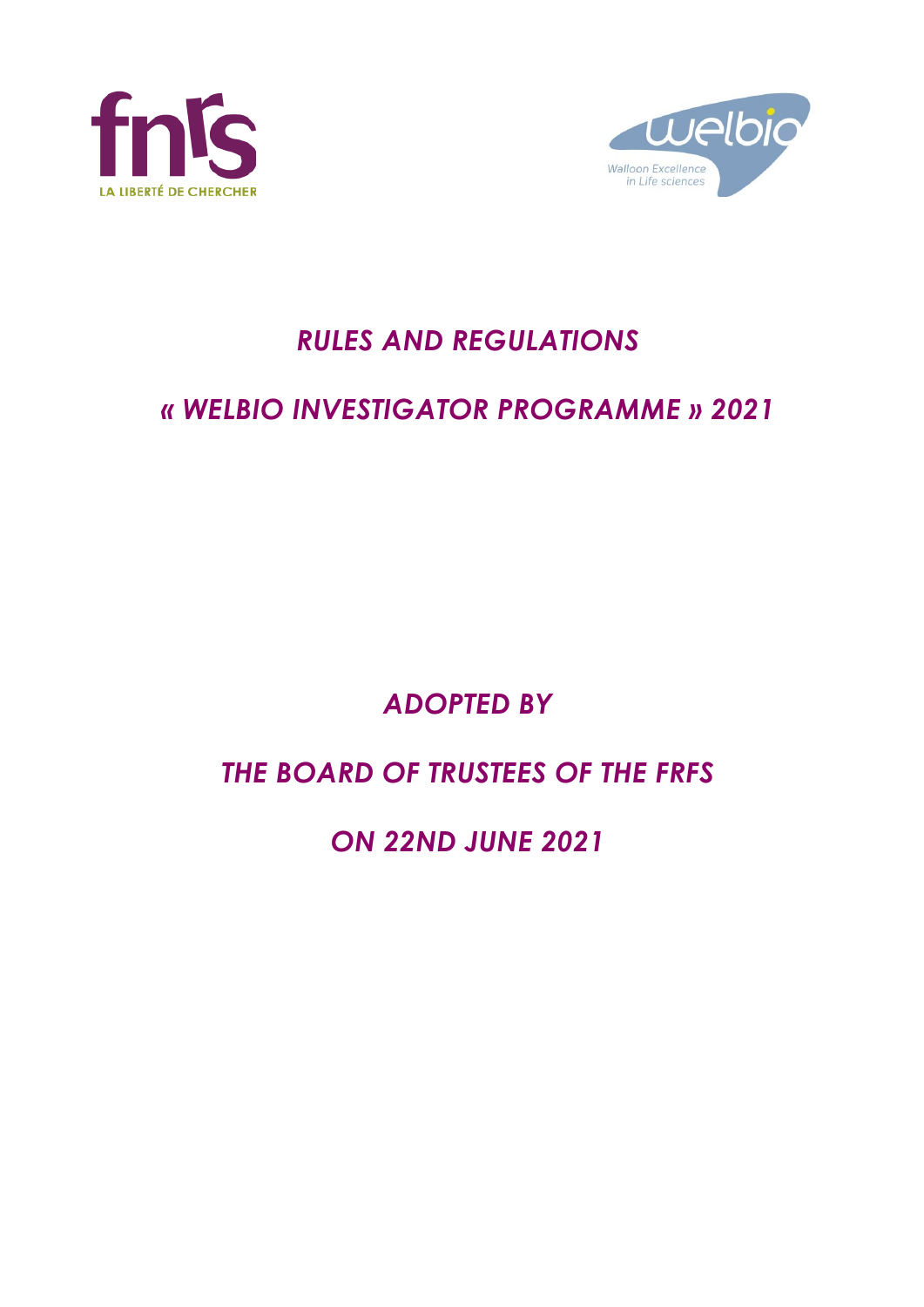# **TABLE OF CONTENTS**

| APPENDIX 1: Attached institutions giving access to the funding of the FRFS-WELBIO 13                                  |  |
|-----------------------------------------------------------------------------------------------------------------------|--|
|                                                                                                                       |  |
| 1.                                                                                                                    |  |
| 2.                                                                                                                    |  |
| 3.                                                                                                                    |  |
| 4.                                                                                                                    |  |
| ANNEXE 3 : Liste F.R.S.-FNRS des hôpitaux et services hospitaliers universitaires / F.R.S.-FNRS List of the hospitals |  |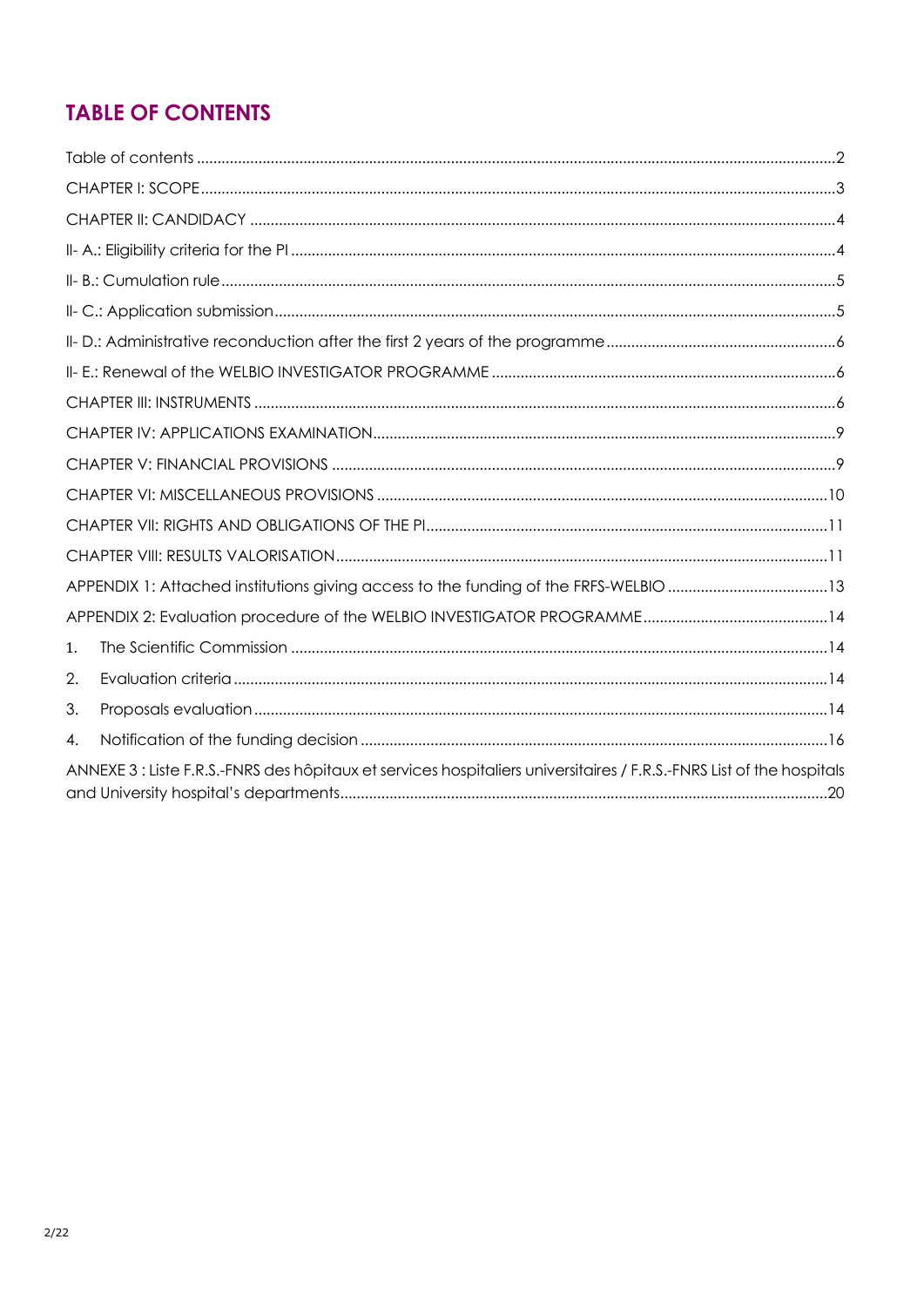# **CHAPTER I: SCOPE**

#### Article 1

The Fund for Strategic Fundamental Research (FRFS) is an Associated Fund of the F.R.S.-FNRS which funds the fundamental research of excellence in strategic axis, within the framework of a mission assigned by the Walloon region.

The FRFS-WELBIO (Walloon Excellence in Life sciences and Biotechnology) is the FRFS strategic axis in life sciences.

The Governing Board of the virtual Walloon institute of fundamental research of excellence in life sciences (WELBIO asbl) constitutes the animation and valorisation platform (PAVA) of the FRFS-WELBIO.

WELBIO's mission is to support excellence in fundamental research through rigorously selected programmes carried out by WELBIO Investigators in the universities of the French-speaking Community of Belgium, and to promote the translation of scientific discoveries into medical, pharmaceutical, and veterinary biotechnology applications.

Through the FRFS-WELBIO, Wallonia grants significant resources over several years to WELBIO Investigators in support to ambitious research programmes that pave the road to new scientific breakthroughs. These programmes constitute a pillar of the WELBIO Investigators' laboratory and are flexible, allowing adaptation of the research focus over time as needed.

WELBIO Investigators must demonstrate a combination of scientific excellence, an awareness of unmet medical and technological needs in their field, and a willingness to seek opportunities for application of their discoveries.

The Rules and Regulations hereinafter shall apply exclusively to applications submitted under the call WELBIO INVESTIGATOR PROGRAMME 2021, via the instruments referred to in article 2, which funds research programmes led by team leaders, also designated as principal investigator (PI).

#### Article 2

In this 2021 FRFS-WELBIO call, applications can be received through 2 instruments:

- > Starting,
- Advanced.

The FRFS-WELBIO research programme spans a 4-year period. It is renewable every 4 years based on positive evaluation by the Scientific Commission. Each 4-year programme is divided in two 2-year funding periods. At the end of the first two years, administrative reconduction for the second funding period is conducted within the limits of the financial resources available to the FRFS-WELBIO and in the absence of serious ethical or productivity breaches (article 34).

#### Article 3

The research programme must be conducted within a university from the French-speaking Community of Belgium which have signed a collaboration agreement with the FRFS-WELBIO and WELBIO asbl.

#### Article 4

The PI is the responsible person for the scientific and administrative management of the funded research programme.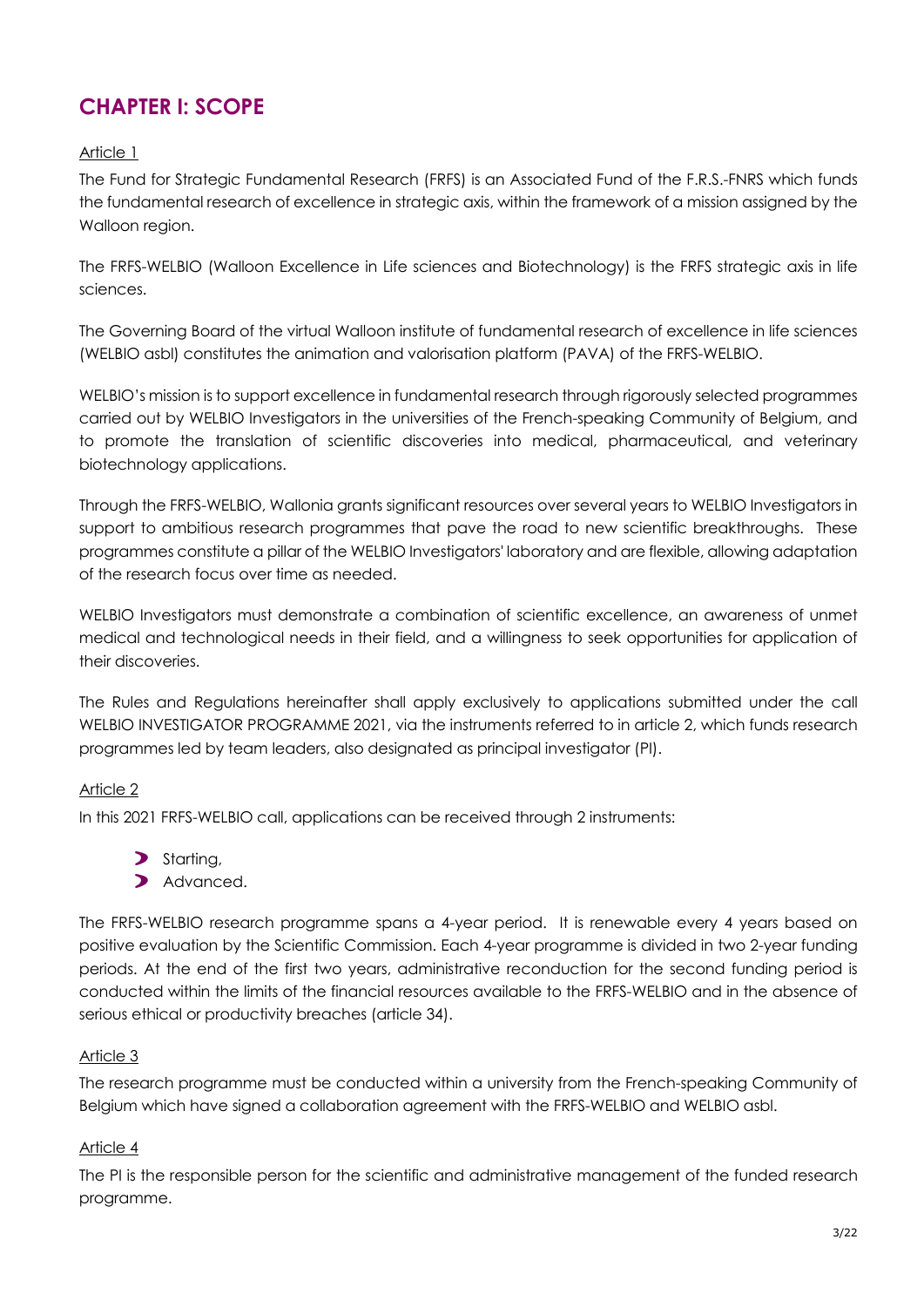The PI is also a WELBIO Investigator, based on the collaboration agreement mentioned at article 3.

# **CHAPTER II: CANDIDACY**

# **II- A.: ELIGIBILITY CRITERIA FOR THE PI**

#### Article 5

The F.R.S.-FNRS ensures that the eligibility criteria are met.

The PI applicant should be:

- Either a Research Associate, a Senior Research Associate or a Research Director of the F.R.S.-FNRS and assuming the function and duties of such position by the validation deadline fixed for the academic authorities (rectors) to validate the application,
- Or a researcher appointed in a university of the French-speaking Community of Belgium (CFB) listed in Appendix 1 and meet the following conditions altogether:
	- To be permanently appointed to an academic or scientific position or on probation in that university.
	- This appointment must have a final and conclusive assent from the competent body to legitimize this appointment in accordance with the law or the university regulations by the time of the validation deadline fixed for the academic authorities (rectors) at the latest.
	- This academic or scientific position must be effective by the starting date of the programme, that is 1st of June 2022 at the latest.

If the applicant accesses pension / professor emeritus status after the validation deadline fixed for the academic authorities (rectors), but before the end of the projected funding period, the submission of the application shall be subject to the prior approval by the Head of institution where the research will be carried out.

The applicant who accesses pension / professor emeritus status prior to the validation deadline fixed for the academic authorities (rectors) is not eligible<sup>1</sup>.

#### Article 6

The applicant to the Starting instrument must be, by the validation deadline of his/her application by the academic authorities (rectors), holder of the academic degree of doctor, obtained after defense of a thesis and delivered by an academic institution, for a maximum of 12 years. The applicant must demonstrate scientific autonomy within the laboratory in which he/she evolves (the candidate has e.g. : publications as last author, publications independent from his/her usual environment, ....). The maximum period of 12 years is increased by one year by childbirth and/or adoption.

<span id="page-3-0"></span><sup>&</sup>lt;sup>1</sup> This ineligibility criterion does not apply to PI applicants submitting an administrative reconduction after the first 2-year *funding period (article 10 of this Regulation).*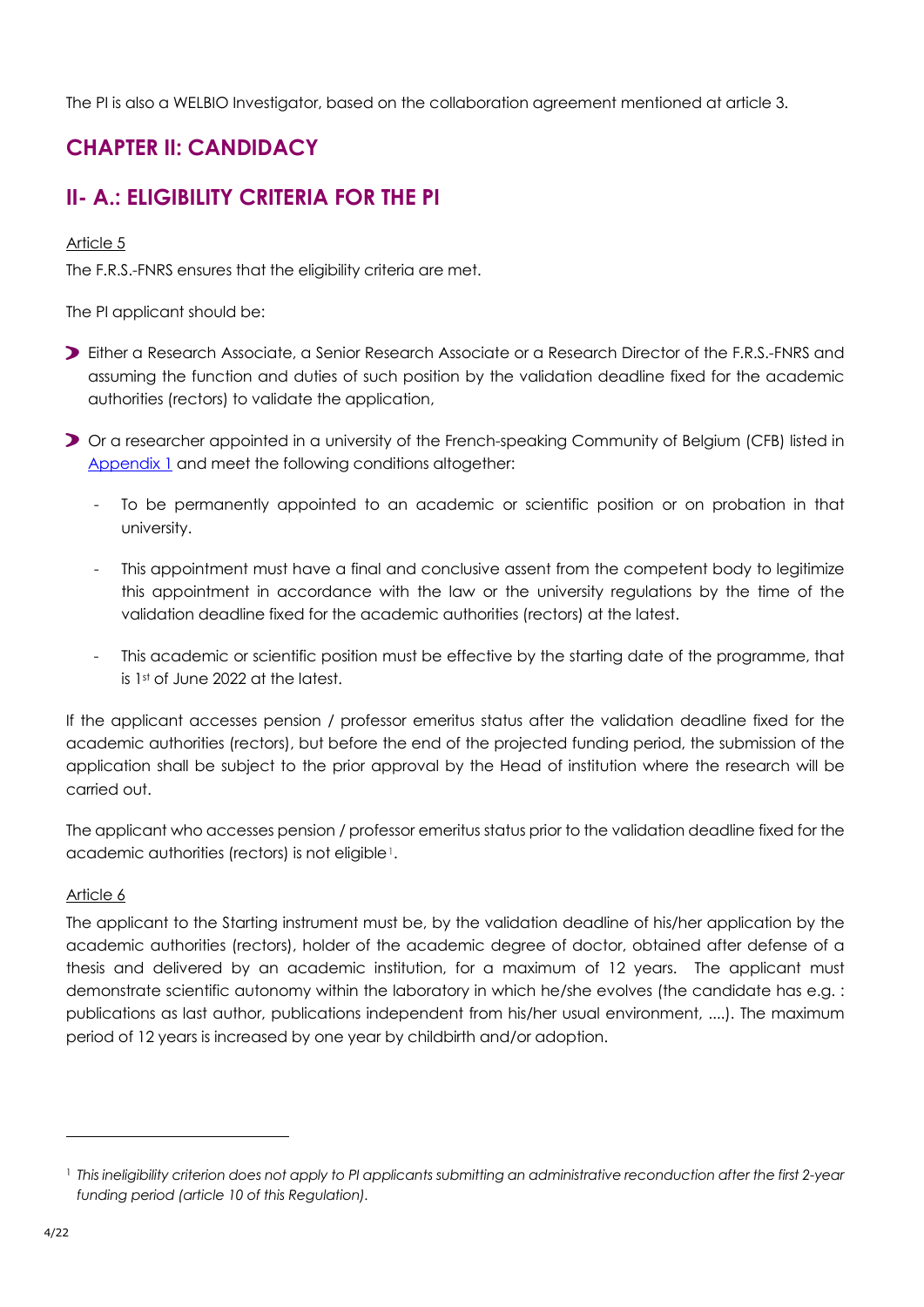This article does not apply to applicants who have been awarded a Starting or Continuation Starting Grant in a previous FRFS-WELBIO call, regardless of their seniority.

#### Article 7

The instrument Advanced is open to the following researchers:

- Experienced with a seniority of more than 12 years ; And/or
- Who have been awarded a Starting or Continuation Starting Grant in a previous FRFS-WELBIO call, regardless of their seniority.

Applicants who were funded under the FRFS-WELBIO 2017 call, and who meet the eligibility criteria set out in article 5 of this regulation, must indicate the type of the instrument obtained in the 2017 call: Advanced or Continuation Advanced Grant; Starting or Continuation Starting Grant.

### **II- B.: CUMULATION RULE**

#### Article 8

The PI applicant may only submit a single application:

- **>** Through the Starting instrument;
- **Through the Advanced instrument.**

The FRFS-WELBIO programmes cannot be cumulated: a PI who obtained the reconduction of its FRFS-WELBIO 2019 project cannot submit a new application under the present call.

## **II- C.: APPLICATION SUBMISSION**

#### Article 9

The FRFS-WELBIO call is launched following decision by the FRFS Board of Trustees, after receiving the proposals from WELBIO asbl.

The opening of this call is published on the F.R.S.-FNRS website <https://www.frs-fnrs.be/> and on the WELBIO asbl website [http://welbio.org.](http://welbio.org/)

Applications must be submitted in English and online via the e-space platform at [https://e-space.frs](https://e-space.frs-fnrs.be/)[fnrs.be/.](https://e-space.frs-fnrs.be/)

The PI indicates in the application, with support from the TTO (Technology Transfer Office) of his/her university if needed:

- $\triangleright$  If there are existing industrial contracts (licence, collaboration, spin-off, other) ;
- The potential link with the proposed research programme;
- **The potential constraint on the freedom to use any future intellectual property that could be** generated by the proposed Investigator Programme (joint IP, right of first refusal, other)

Completion of the application process requires two successive electronic validation steps by the deadlines indicated in the mini-guide: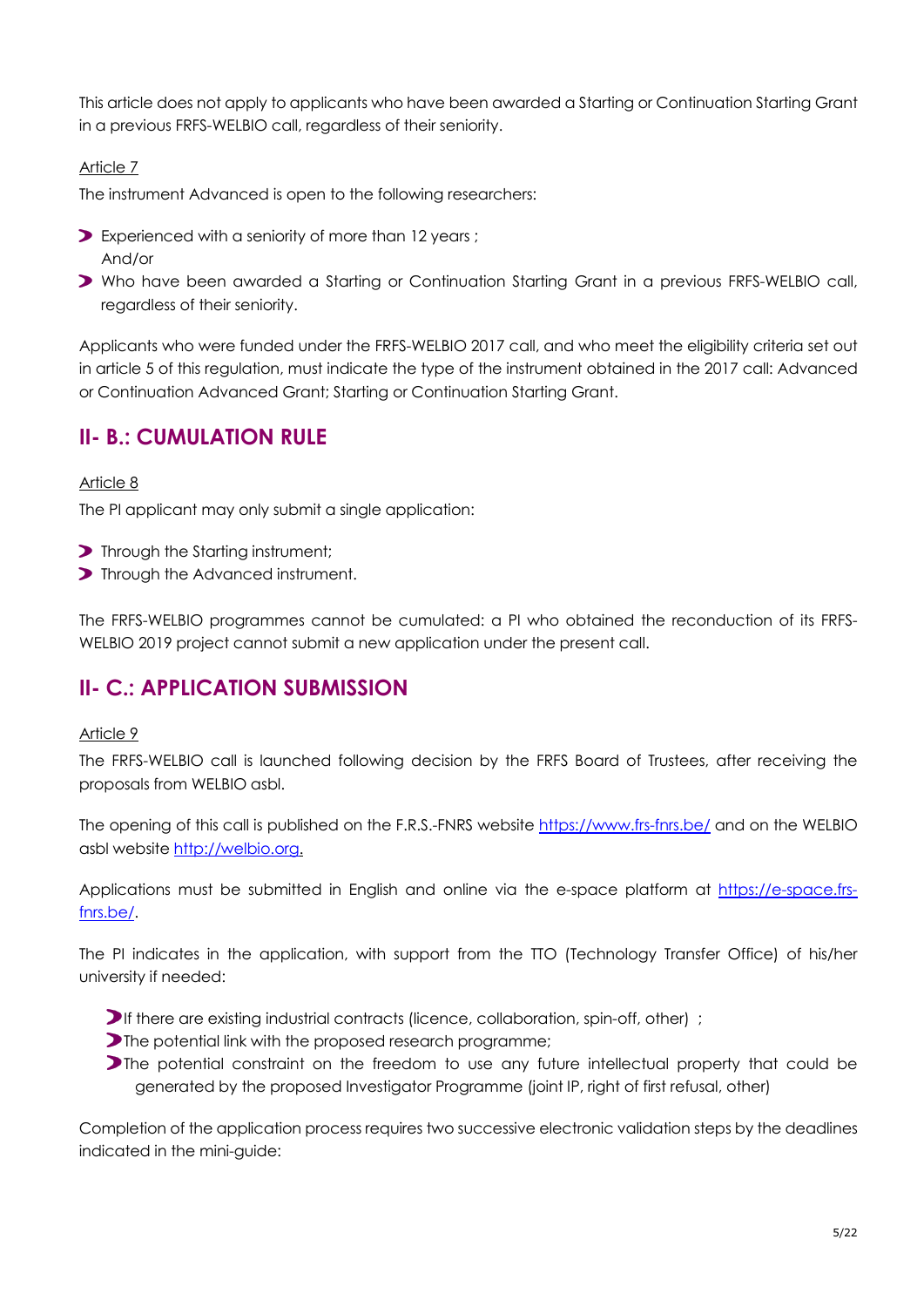- a. The validation by the PI applicant, accountable to the budget administration: this serves as a confirmation that the application file is complete.
- b. The validation by the academic authorities (rectors) of the academic institution to which the PI applicant is related and to which the application file is transferred once the PI applicant has given her/his confirmation. This authority may accept or decline the application and confirms all the information provided in the application for funding. This includes, with the advice of the TTO if applicable, the information related to valorisation and the potential impact of industrial contracts that would be in place (licence, collaboration, spin-off, other) on the freedom of valorisation of the future intellectual property that could be generated by the proposed Investigator Programme. The validation deadline fixed for the rectors puts a final end to the call for projects.

Applications that have not been validated within the time-frame of the call for projects will not be taken into consideration.

A mini-guide specifies the various deadlines.

## **II- D.: ADMINISTRATIVE RECONDUCTION AFTER THE FIRST 2 YEARS OF THE PROGRAMME**

#### Article 10

The PI who is completing the first 2-year funding period of his/her four-year programme may submit an application for administrative reconduction for the second 2-year period. This application includes the updated budget for years 3 and 4.

The total budget for years 3 and 4 is limited to the total granted for years 1 and 2.

The administrative reconduction application must be submitted in English and online on the e-space platform accessible at [https://e-space.frs-fnrs.be/.](https://e-space.frs-fnrs.be/) Completion of the application process also involves two successive electronic validation steps as described at article 9.

### **II- E.: RENEWAL OF THE WELBIO INVESTIGATOR PROGRAMME**

#### Article 11

The PI whose four-year programme is nearing the end of the reconduction research agreement (years 3 and 4) and who meets the eligibility criteria, may apply for a renewal of their programme by applying to the next call.

#### Article 12

The renewal of the Investigator Programme is subject to the rules of the relevant call.

#### Article 13

If an Investigator Programme is not renewed at the end of its 4-year period, a phasing out period is proposed to the PI. This consists of a maximum 6-month extension of the research agreement for years 3 and 4, with no additional budget, to be determined with the PI on a case-by-case basis.

#### **CHAPTER III: INSTRUMENTS**

#### Article 14

The start and end dates of the Starting and Advanced instruments are indicated in the mini-guide.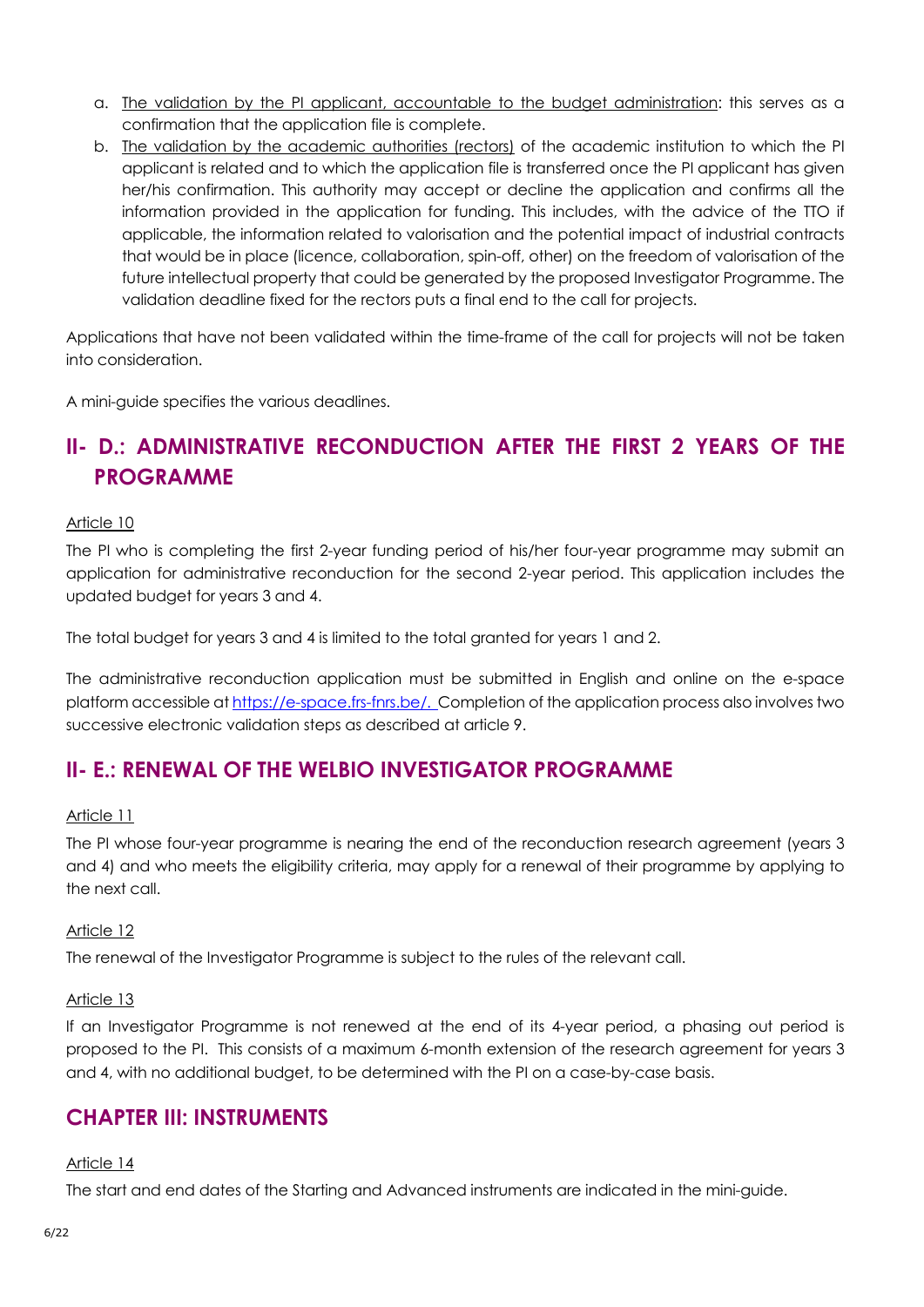An application via the Starting instrument enables to apply for funding of a maximum of  $\epsilon$  200k per year.

An application via the Advanced instrument enables to apply for funding of a maximum of € 350k per year.

#### Article 16

The eligible costs that can be requested through the Starting or Advanced instruments are of 3 types:

- **Personnel**
- > Operating
- > Equipment

#### Article 17

Categories related to the personnel<sup>[2](#page-6-0)</sup> are detailed in the table below:

|                                                    | <b>Activity</b> |           |
|----------------------------------------------------|-----------------|-----------|
| <b>Categories</b>                                  | Part time       | Full time |
| Doctoral Researcher - Grant <sup>3</sup> or Salary | $x^3$           | x         |
| Postdoctoral Researcher <sup>4</sup>               | X               | х         |
| Non-doctoral Researcher-Salary                     | X               |           |
| Technician - Salary                                | x               |           |

Holders of a Master's degree (or equivalent) or a Ph.D. are not eligible under the Technician category.

Holders of a Master's degree (or equivalent) are eligible for Non-doctoral Researcher category. The Nondoctoral Researcher cannot, under any circumstances, conduct any personal research work contributing to a Ph.D. degree during the working hours devoted to this function.

The host university shall determine the appropriate scheme (grant or salary) for the personnel listed in the proposed budget.

A deferral of the employment of staff planned but not effective at the start date of the agreement is allowed. This deferral, equivalent to the duration of the commitment lost, may not exceed the end date of the agreement by more than 6 months. The duration of the commitment initially granted may not be exceeded.

The duration of the staff employment requested must be for **at least one month** and may not exceed the maximal duration of the funding application, except in the case of a deferral of the hiring of staff as

<span id="page-6-0"></span><sup>2</sup> *For all personnel, the promoter shall contact the relevant department of their host institution to determine their status and obtain an estimate of the total personnel costs involved based on the scientific seniority.*

*Total personnel costs cannot be changed after application submission. However, if funding is granted, these may be adjusted if necessary in accordance with Article 23 of this Regulation.*

<span id="page-6-1"></span><sup>3</sup> *In case of a grant, the Doctoral Researcher must only be hired on a full-time basis.*

<span id="page-6-2"></span><sup>4</sup> *The promoter shall contact the relevant department of their host institution in order to determine the Postdoctoral Researcher's status (Mobility situation, grant, employee...) and the work time.*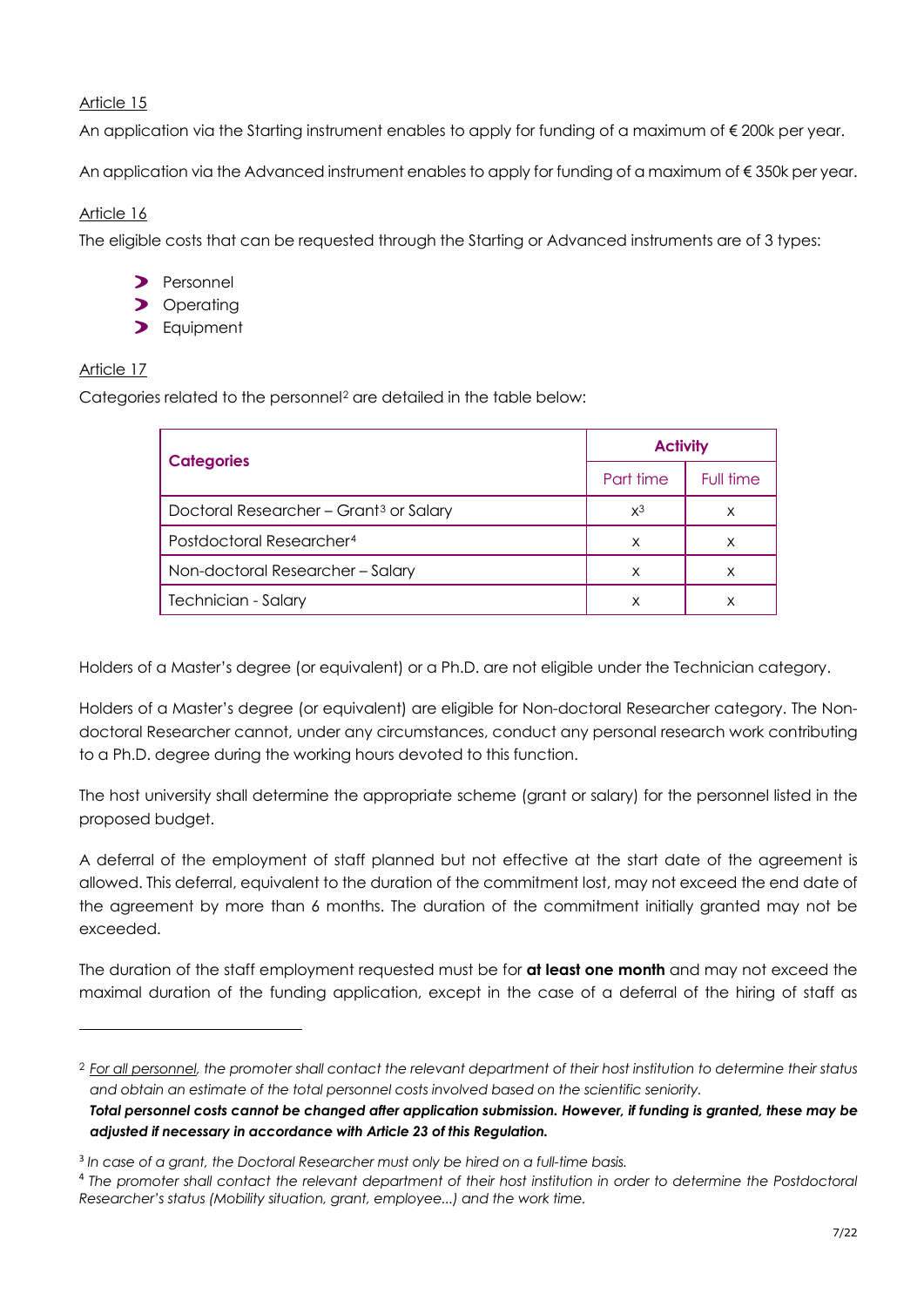stipulated above. The identity of the personnel is not requested at the time of application, but the personnel category must be specified (see above). Curricula vitae of staff are not communicated to the members of the Scientific Commission.

#### Article 18

The eligible operating expenses are the following:

- Consumables
- Costs for small scientific and technical equipment
- Costs for equipment<sup>[5](#page-7-0)</sup> maintenance and insurance
- Internal services
- Costs related to services by a university hospital eligible for VAT exemption
- **Trainings**
- Missions<sup>[6](#page-7-1)</sup>
- Overhead costs equals to 15% of the personnel costs and of the operating costs (except subcontracting costs and costs related to services by a university hospital eligible for VAT exemption)
- **Subcontracting**
- **Software**

#### Regarding services provided by a university clinic eligible for VAT exemption :

The decision related to the process of involving university clinics applies to the FRFS-WELBIO INVESTIGATOR PROGRAMME 2021.

The implemented measure allows university clinics to invoice their services without VAT when they are involved as true research partners in their own right in the programme. To do so, the involvement (task description) of the university hospital targeted by the collaboration must be described in the scientific part of the application.

The involvement of a university clinic must be documented via a collaboration agreement, which can be free format, uploaded in the electronic application form or sent by e-mail [\(credits-projets@frs-fnrs.be\)](mailto:credits-projets@frs-fnrs.be) at the latest by the deadline for validation by the academic authorities (rectors). This agreement must, at a minimum, include the following elements: name of the university hospital, clinical department, head of the department concerned, name of the financial director and name of the university with which the university hospital collaborates.

Please note : Only services provided by a university hospital or a department of a university hospital listed in this [annexe](https://e-space.frs-fnrs.be/documents_publics/ressource/ANNEXE_CHU.pdf) are eligible for VAT exemption.

#### Article19

The eligible expenses for equipment are the following:

- Acquisition cost of cutting-edge scientific equipment essential for scientific research
- Depreciation costs of scientific and technical equipment essential for scientific research

<span id="page-7-0"></span><sup>5</sup> *Only equipment acquired with WELBIO funding*

<span id="page-7-1"></span><sup>6</sup> *Missions carried out for research purposes by research staff having their remuneration partially or fully or not included in eligible expenses.*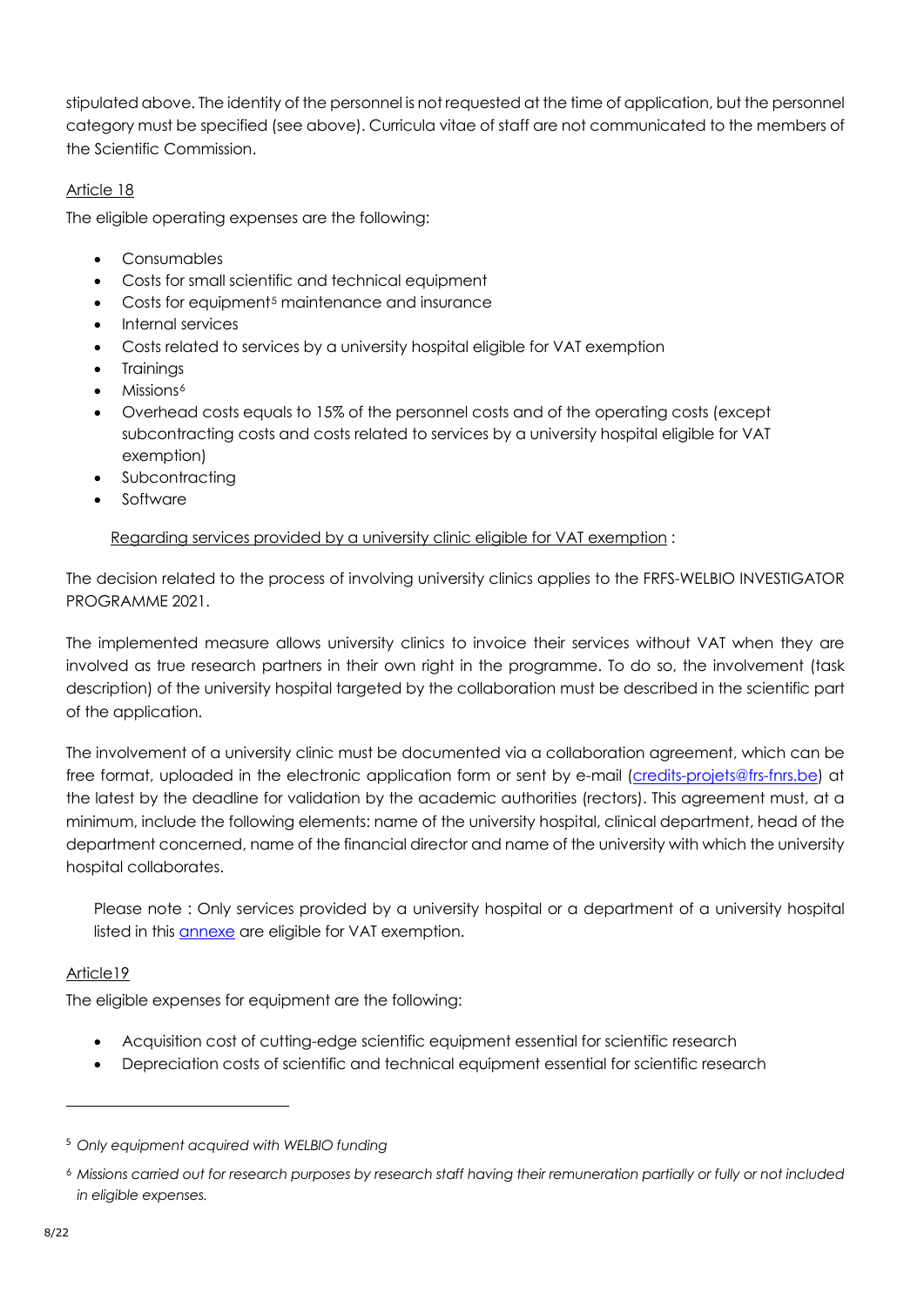Team's staff, other than those whose remuneration is included in the proposed budget, may include:

- members of the teaching, scientific, administrative or technical staff pertaining to a university of the French-speaking Community of Belgium,
- members who benefit from a grant allocated by a Belgian or a foreign body promoting research.

No compensation can be granted to the PI or to the above-mentioned staff.

### **CHAPTER IV: APPLICATIONS EXAMINATION**

#### Article 21

Evaluation procedure of the FRFS-WELBIO is detailed in Appendix 2.

## **CHAPTER V: FINANCIAL PROVISIONS**

#### Article 22

The funding granted is the subject of a research agreement concluded for a period of 2 years. This agreement may be subject to an administrative reconduction of 2 additional years in accordance with article 10 of this Regulation.

This agreement is signed by the following parties:

- **The principal investigator (PI)** commits to initiate and/or continue the subsidised research described in his/her programme;
- **The FRFS-WELBIO** commits to allocating grants covering the personnel costs, the operating and equipment costs, each year covered by the agreement;
- **WELBIO asbl** ensures full compliance with the valorisation provisions mentioned in the research agreement;
- **The host institution** provides the necessary logistics but makes no commitment to take on this financial charge at the end of the research agreement.

The agreement provides unilateral termination clauses, which must be accompanied by notice clauses.

#### Article 23

Grants allocated to the PI may cover personnel, operating and equipment costs. Each of these sections may include subsections.

Transfers between subsections of the same section are unrestricted. However, prior written approval of the FRFS-WELBIO is required for transfers between sections.

#### Article 24

If the IP is authorised to recruit scientific and technical staff under his/her research agreement, these commitments may not exceed the duration of the agreement except in the case of a deferral of the appointment of staff as provided for in article 17. Such appointments shall be made in accordance with the salary scales and regulations in force within the host institution.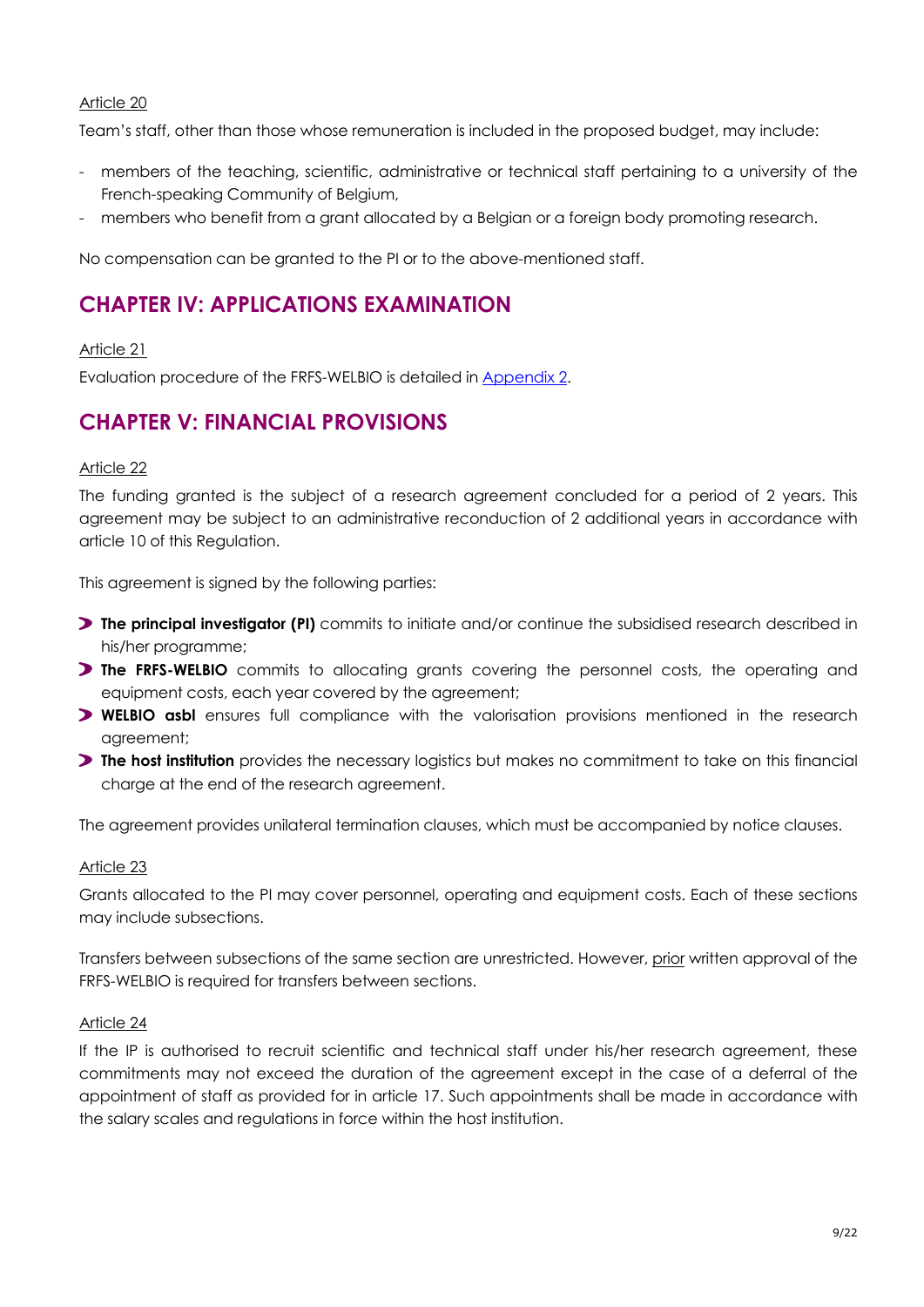The financial participation of the FRFS-WELBIO is limited to the total amount mentioned in the research agreement.

#### Article 26

The grants may be carried over to the fiscal year following the one for which they are awarded. Amounts not used at the end of the research agreement revert to the FRFS-WELBIO.

#### Article 27

At the end of the research agreement, after receipt of the supporting documents, the FRFS-WELBIO establishes a final account and proposes the decommitment of any unused budget.

The PI is always notified of this operation and should react as soon as possible if he/she wishes to make any changes to the final account.

#### Article 28

The grants made available to the PI are managed by the financial department of the institution to which they are attached.

The financial department of the institution is requested to forward the supporting documents to the F.R.S.- FNRS as soon as possible. The deadline for the transmission of supporting documents is determined in accordance with the provisions of the research agreement.

## **CHAPTER VI: MISCELLANEOUS PROVISIONS**

#### Article 29

Any device acquired with a credit from the FRFS-WELBIO becomes the property of the host institution, to which the credit recipient is attached.

The purchase of any device must be done with due respect for the provisions defined by the relevant department of the host institution.

This institution commits, however, to putting the mentioned device at the disposal of the researchers involved for the time needed in order to pursue the research which led to its purchase in the first place. In addition, the host institution commits not to alienating or lending the equipment without the prior written approval of the FRFS-WELBIO.

In the event that the device was purchased with the provision of an additional funding, the Board of Trustees of the FRFS will settle the ownership issue with the competent authorities.

#### Article 30

Given that grants are exclusively allocated for the execution of a research programme approved by the FRFS-WELBIO, PIs are required to use them solely for that purpose. Grants or any remaining budget will be recovered by the FRFS-WELBIO as soon as they are not used for this purpose anymore.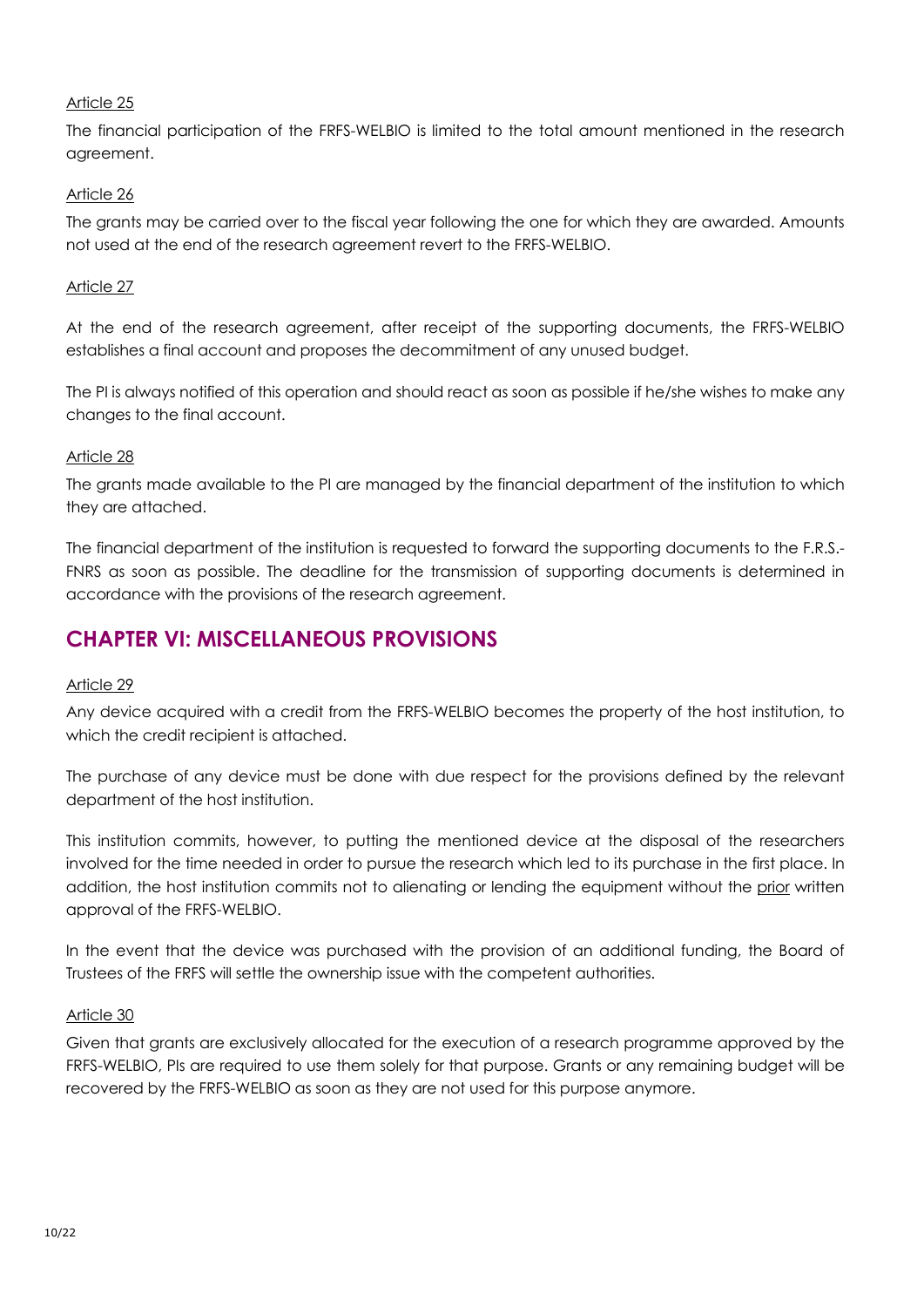# **CHAPTER VII: RIGHTS AND OBLIGATIONS OF THE PI**

#### Article 31

Any funded research programme must comply with the legal provisions in force regarding ethics.

#### Article 32

PIs must submit to the rules imposed by the academic authority of the host institution where they work and observe its regulations. Regarding the FRFS-WELBIO, PIs must also adhere to the [collaboration agreement](https://www.frs-fnrs.be/docs/Reglement-et-documents/FRS-FNRS_Convention_FRFS-WELBIO.pdf) between the FRFS-WELBIO, WELBIO asbl and the university to which the PI is related.

#### Article 33

Throughout the duration of the research programme approved by the FRFS-WELBIO, the PI is forbidden to pursue any research for third parties on the subject of the research programme unless prior written approval from the FRFS-WELBIO.

#### Article 34

The PI is required to submit annual administrative reports to the FRFS-WELBIO by the date specified in the research agreement.

The FRFS-WELBIO and WELBIO asbl reserve the right to terminate the programme, at the time of administrative reconduction or at any other time, if ethical or productivity shortcomings are noted. In the event of a serious breach noticed by the WELBIO asbl management or the F.R.S.-FNRS, they shall inform each other. The management of WELBIO asbl may then refer the matter to the Scientific Commission for an opinion in order to inform the boards of trustees of WELBIO asbl and FRFS. A PI's research programme can only be terminated after approval by both the WELBIO asbl and FRFS boards.

#### Article 35

Pursuant to the [Regulation](https://www.frs-fnrs.be/docs/Reglement_OPEN_ACCESS_EN.pdf) on the application of the Open Access policy to scientific publications resulting from research programmes supported by the F.R.S.-FNRS and its Associated Funds", any scientific publication resulting partially or fully from the funding granted through an instrument of the call FRFS-WELBIO INVERSTIGATOR PROGRAMME shall mention the source of this funding as follows:

*This work was supported by the Fonds de la Recherche Scientifique - FNRS for the FRFS-WELBIO under Grant(s) n°* (agreement number).

PIs, WELBIO Investigator, F.R.S.-FNRS researchers / members of the university mention their double affiliation in each of their publications or communications.

The PI guarantees the possibility of publishing their results to the researchers involved in his/her Investigator Programme.

### **CHAPTER VIII: RESULTS VALORISATION**

#### Article 36

WELBIO asbl ensures, with the help of its experts, the monitoring of research progresses, the respect of confidentiality, the detection of results with a valorisation potential, and the respect of the publication constraints necessary for the protection of intellectual property resulting from the Investigator programme.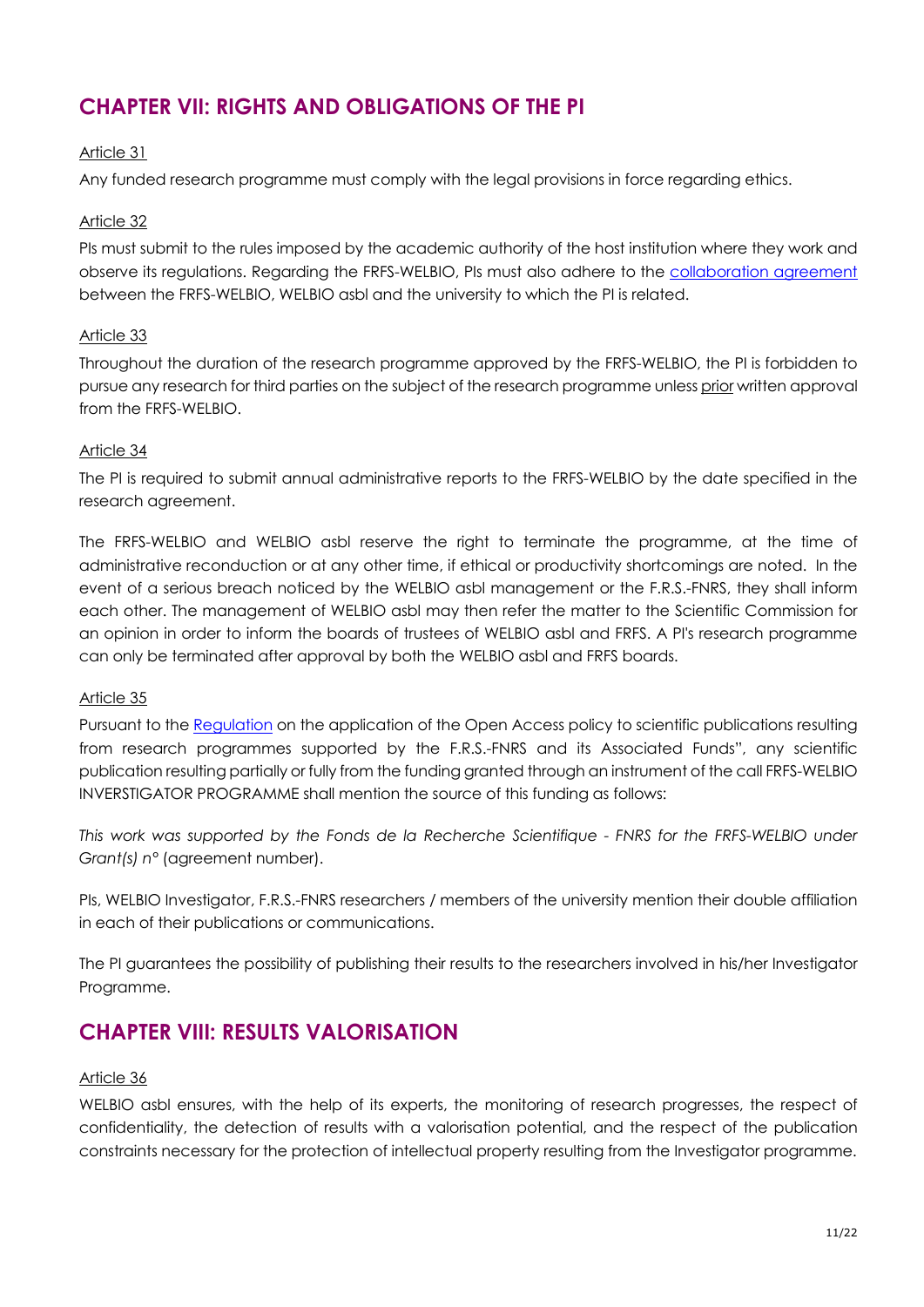The intellectual property of the results obtained within the framework of the research agreement is the exclusive property of the university of the French-Speaking Community of Belgium in which the research was carried out.

#### Article 38

The valorisation of intellectual property is the responsibility of WELBIO asbl, which carries out this mission within the framework of a valorisation committee, comprising the university of the French-speaking Community of Belgium, represented by a representative from the university's Technology Transfer Office, the PI and WELBIO asbl.

The valorisation Committee can invite external people, subject to signature of a confidentiality agreement.

\_\_\_\_\_\_\_\_\_\_\_\_\_\_\_\_\_\_\_\_\_\_\_\_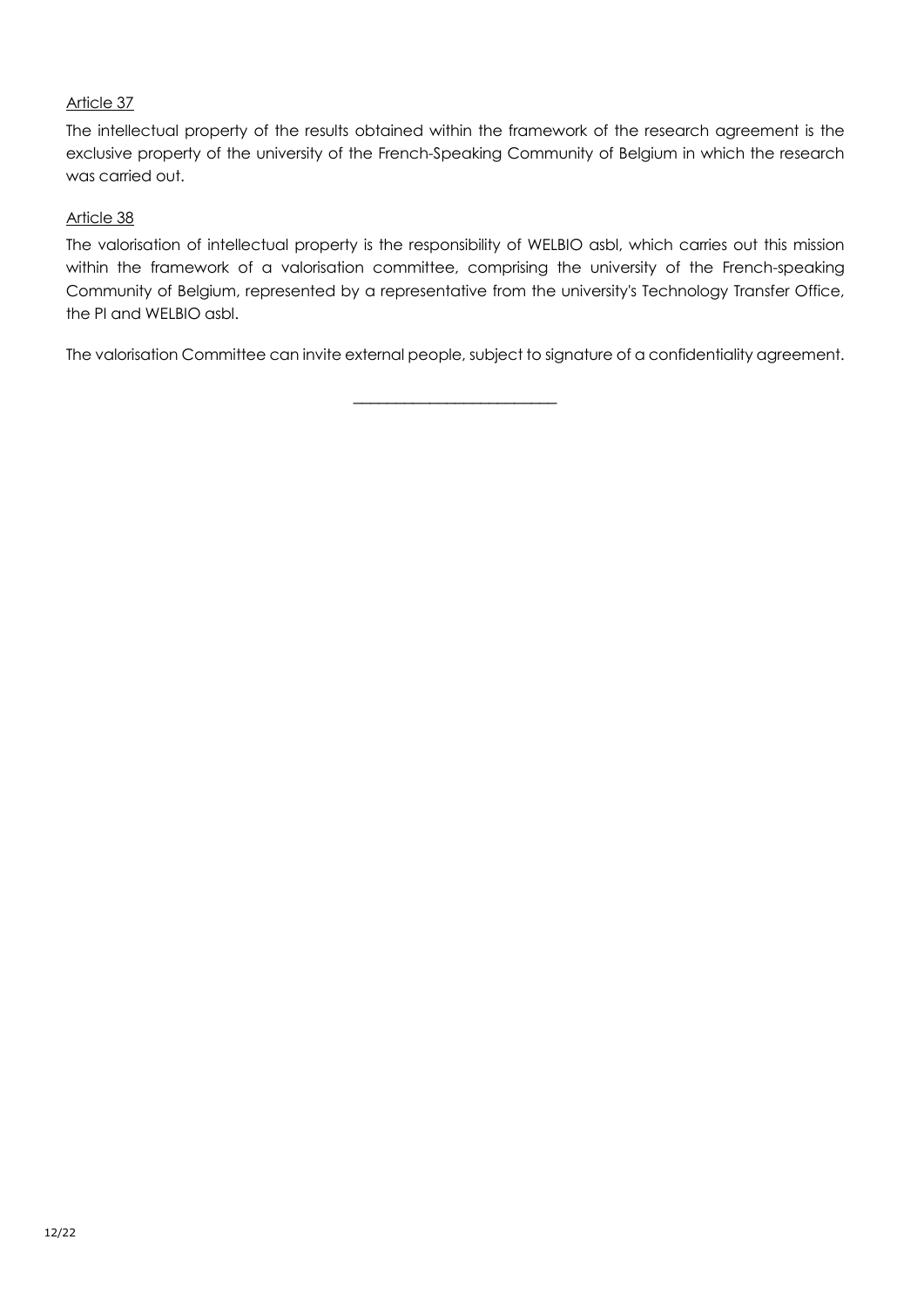# **APPENDIX 1: ATTACHED INSTITUTIONS GIVING ACCESS TO THE FUNDING OF THE FRFS-WELBIO**

| Investigateur principal (PI) | Universités<br>de la Communauté<br>française de Belgique (CFB)<br>Universities of the French-speaking<br><b>Community of Belgium (CFB)</b> |
|------------------------------|--------------------------------------------------------------------------------------------------------------------------------------------|
|                              | Université Catholique de<br>Louvain<br>(UCLouvain)                                                                                         |
|                              | Université Libre de Bruxelles (ULB)                                                                                                        |
|                              | Université de Liège (ULiège)                                                                                                               |
|                              | Université de Mons (UMons)                                                                                                                 |
|                              | Université de Namur (UNamur)                                                                                                               |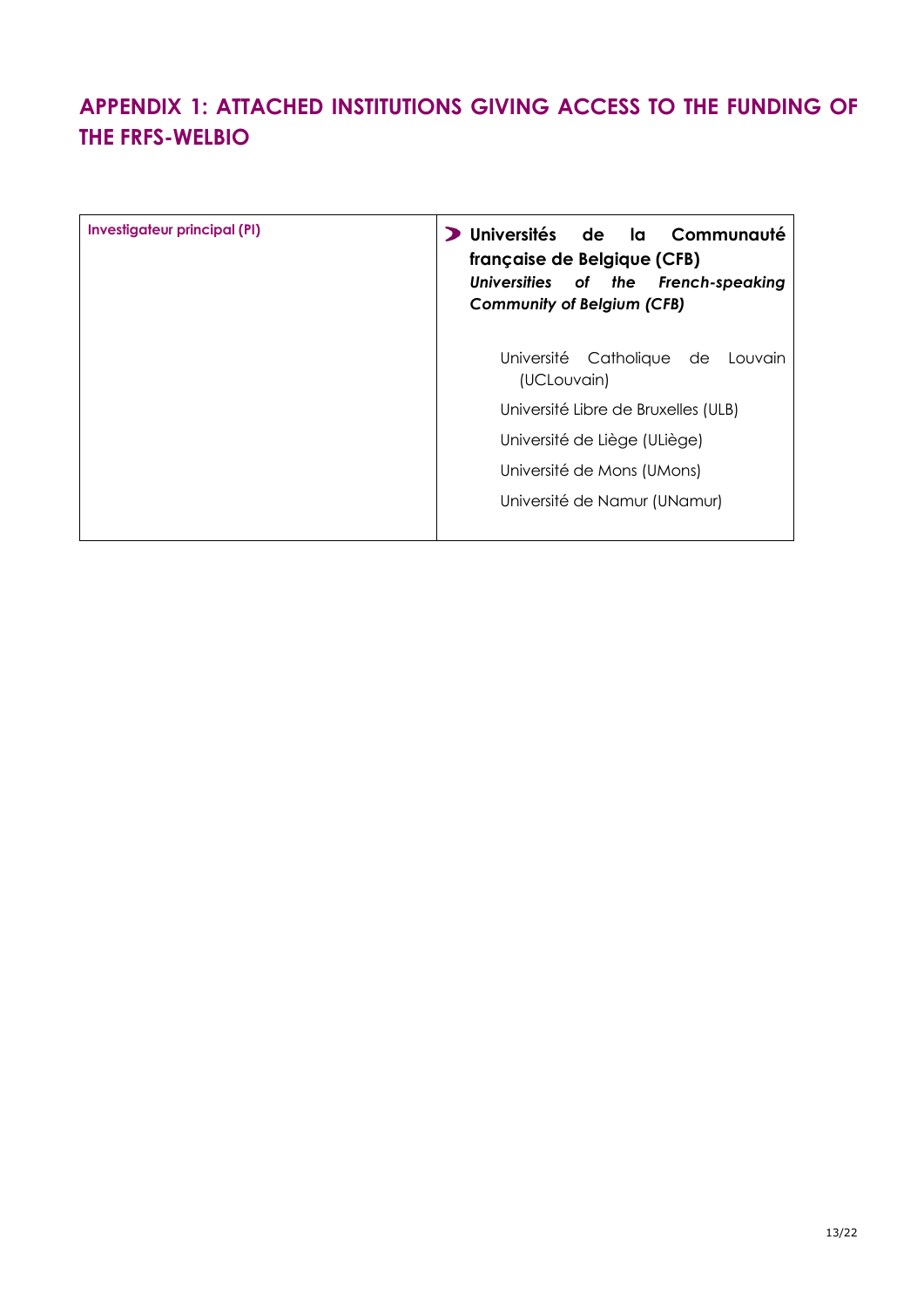# **APPENDIX 2: EVALUATION PROCEDURE OF THE WELBIO INVESTIGATOR PROGRAMME**

### **1. THE SCIENTIFIC COMMISSION**

The evaluation and the selection is done in several steps and is the responsibility of the Scientific Commission. These steps lead to a priority ranking which is transmitted to the Boards of Trustees of the FRFS and of WELBIO asbl. The Board of Trustees of the FRFS decides on the allocation of funding after taking into account the proposals of the Governing Board of WELBIO asbl.

The Scientific Commission is composed of 14 to 17 members, including:

- 7 to 9 internationally recognized scientific experts in the fields of life sciences and located outside Belgium or at least outside of the Wallonia-Brussels Federation;
- 2 or 3 experts in the valorisation of scientific results (e.g. KTO, industrialists, ...) competent in the theme and located outside Belgium or at least outside the Wallonia-Brussels Federation
- **5** members from the universities of the French-speaking Community of Belgium. These members have apurely consultative role; they cannot vote and act as rapporteurs.

The composition of the Scientific Commission is proposed by a FRFS-WELBIO Support Committee composed of 3 academic administrators of WELBIO asbl and members of the F.R.S.-FNRS Support Committee competent in the theme.

The composition of the Scientific Commission is published on the F.R.S.-FNRS website<https://www.frs-fnrs.be/> and the WELBIO website [http://welbio.org/.](http://welbio.org/)

## **2. EVALUATION CRITERIA**

The evaluation criteria are:

- Ithe quality of the applicant;
- If the quality of the programme;
- **the focus on valorisation.**

For researchers who received funding in the FRFS-WELBIO 2017 call:

- scientific results obtained;
- valorisation actions undertaken.

These criteria are detailed in the table at the end of Appendix 2.

### **3. PROPOSALS EVALUATION**

#### **3.1 GENERAL PRINCIPLES**

The principle of a two-step procedure has been adopted: individual evaluations by experts of the first step, followed by a consolidation within the Scientific Commission to draw up the final ranking.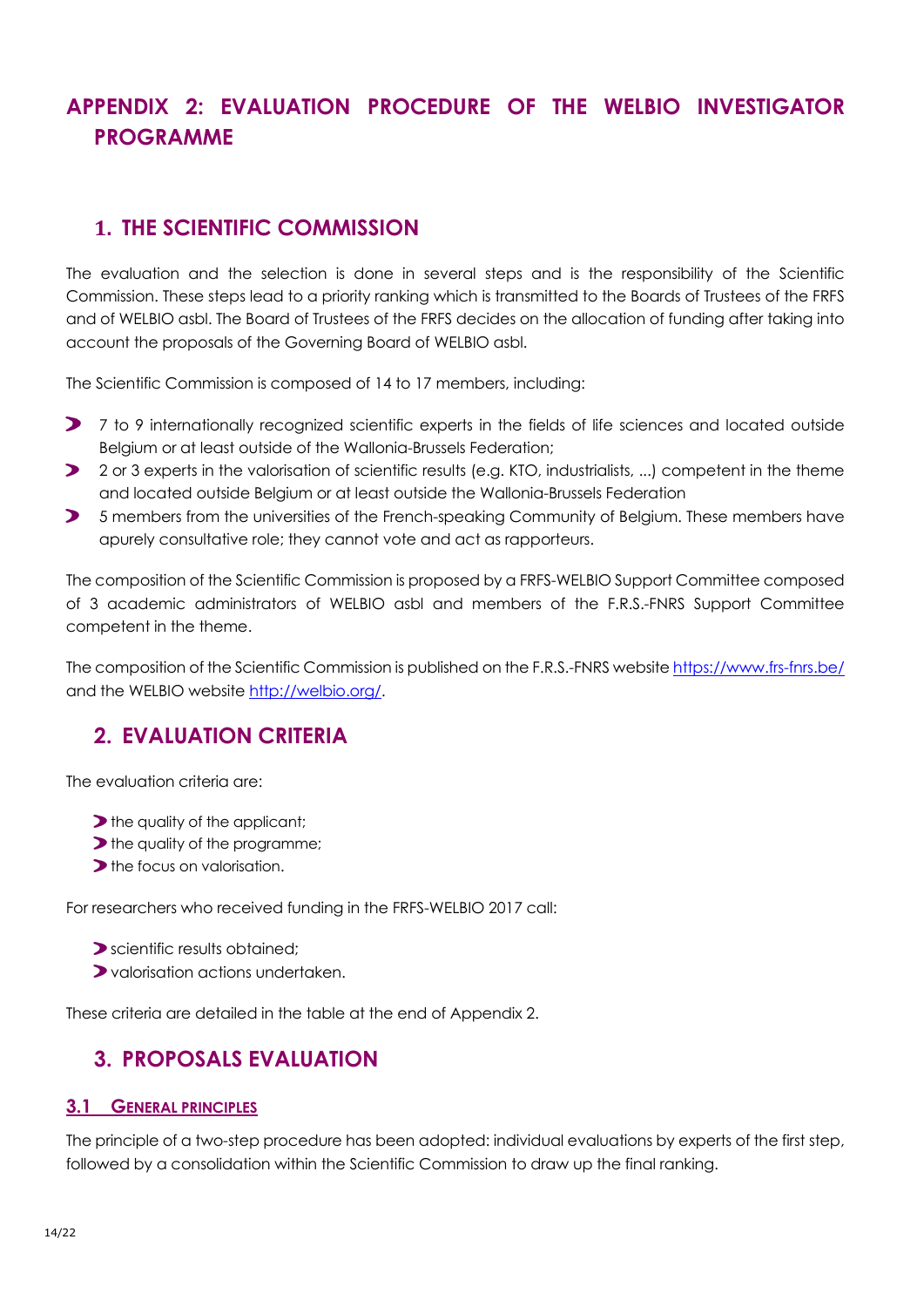During the first step, the proposals are reviewed by several experts. Each expert works individually and remotely through e-space and evaluates the proposal according to the evaluation criteria detailed in the table at the bottom of the Appendix 2.

An expert may be asked to evaluate several proposals, but is not asked to rank them, as each proposal should be evaluated independently. A marking grid of the proposals is provided in section 3.3, with the intention to standardise the grading system.

The names of the experts linked to a proposal remain undisclosed.

#### **3.2 EXPERTS APPOINTMENT CONDITIONS AND CONFLICTS OF INTEREST**

The FRFS-WELBIO shall send a letter of appointment to each selected expert, whether they are an individual reviewer or a member of a Scientific Commission. This letter constitutes an agreement between the FRFS-WELBIO and the expert, specifying the precise terms and conditions for the expert: it imposes respect of a code of conduct and lays down essential regulations in terms of confidentiality. It includes the description of tasks s/he is entrusted with, as well as the conditions of allowance or payment and reimbursement of expenses.

Upon information provided by the experts, the FRFS-WELBIO has put in place a mechanism that ensures they do not face any conflict of interest regarding the proposals they are invited to evaluate. To that end, experts must sign a declaration stating that there is no conflict of interest at the time of the appointment and that they commit to informing the FRFS-WELBIO in case where such a conflict would arise during the fulfilment of their tasks.

#### **3.3 PROPOSALS GRADING SYSTEM**

The experts (both individual experts and members of the Scientific Commissions) examinge the proposals for each evaluation criterion and give them an overall rating according to the following scale:

| Category | Grade |              |
|----------|-------|--------------|
| A        | $A+$  | outstanding  |
|          | A     | excellent    |
|          | $A-$  | very good    |
| B        | B+    | good         |
|          | B     | average      |
|          | B-    | weak         |
|          | C     | insufficient |

#### **3.4 STEP 1 - INDIVIDUAL EVALUATIONS**

#### **Experts selection**

 $\blacktriangleright$ Potential experts registered on e-space are identified according to their field of expertise, based on the descriptor fields selected that they may, if necessary, complete with unrestricted keywords and on the programme.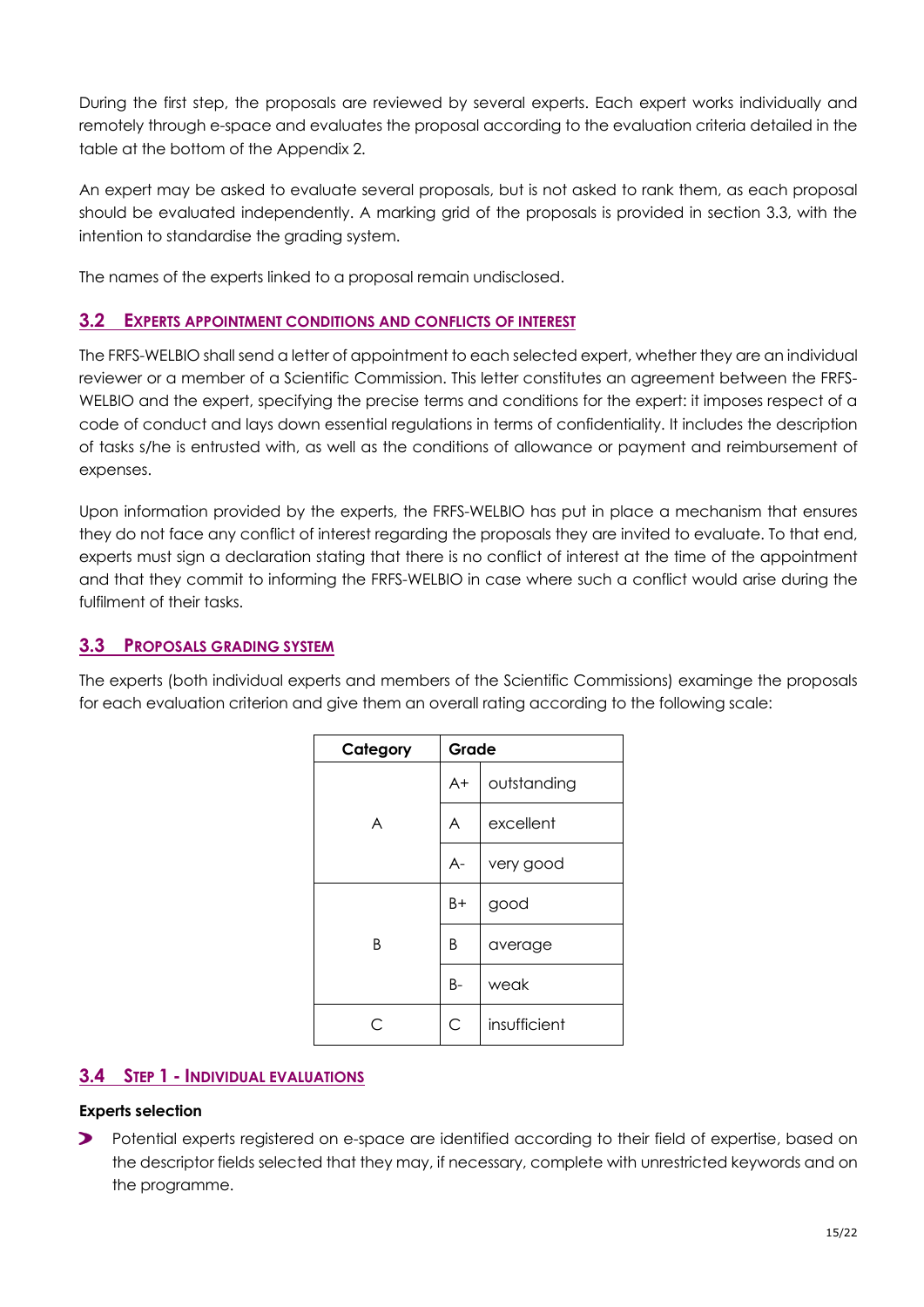- The applicant indicates up to 5 experts he/she does not wish to have as reviewer for reasons of a potential conflict of interest.
- **>** For each proposal, the potential experts confirm whether or not they are competent to assess the programme based on the title and on the summary of the programme. They also confirm that they do not face a potential conflict of interest with regards to the evaluation of the given proposal.
- The President of the Scientific Commission validates step 1 experts assignment performed by the F.R.S.-FNRS administration.

#### **Individual evaluation procedure**

- $\blacktriangleright$ The programmes are assessed by at least 2 scientific experts.
- **The experts of a given proposal work individually, drawing up an evaluation report for that proposal** using the electronic form provided.
- **The individual evaluation report of the expert cannot be subsequently changed.**

#### **3.5 STEP 2 – CONSOLIDATION WITHIN THE SCIENTIFIC COMMISSION**

The Starting candidates will be pre-selected by the Scientific Commission for an interview.

To carry out the pre-selection, the Scientific Commission shall base itself on the evaluation criteria specified in point 2 of the present Appendix and on the individual evaluations of the experts of the first step.

The dates reserved for the interviews are listed in the mini-guide. The exact date and time and the practical modalities of the interview will be communicated to the PIs in due course. It is the responsibility of the candidates in the Starting category to be available on these dates, no exceptions will be made.

Advanced candidates will be evalutated on the basis of their application and on the individual evaluations of the first-step experts in accordance with the criteria mentioned in point 2 of the present Appendix.

#### **Role of the Rapporteurs and the co-rapporteurs**

The proposals are assigned to a single "rapporteur" who is assisted by a "co-rapporteur" and, possibly by readers, for the task.

- $\blacktriangleright$ The rapporteur shall prepare the work and the debates of the Scientific Commission, through the elaboration of a consolidated evaluation draft report, based on individual evaluations. The draft report will afterwards be reviewed by the Scientific Commission.
- Co-rapporteurs and readers (if any) are not required to draw up any evaluation report but will be invited to express his/her opinion during the meeting of the Scientific Commission to bring a complementary perspective or a different point of view.

#### **Responsability of the Scientific Commission**

- **The Scientific Commission shall establish for each instrument (Starting and Advanced) a consolidated** ranking of the proposals and budget recommendations and shall submit this ranking to the Governing Board of WELBIO asbl and the Board of Trustees of the FRFS.
- **The Scientific Commission is responsible for the final evaluation report which will be sent to the** applicant.

### **4. NOTIFICATION OF THE FUNDING DECISION**

The funding decision (granting or rejection) is within the competence of the Board of Trustees of the FRFS after gathering the proposals of the Governing Board of WELBIO asbl.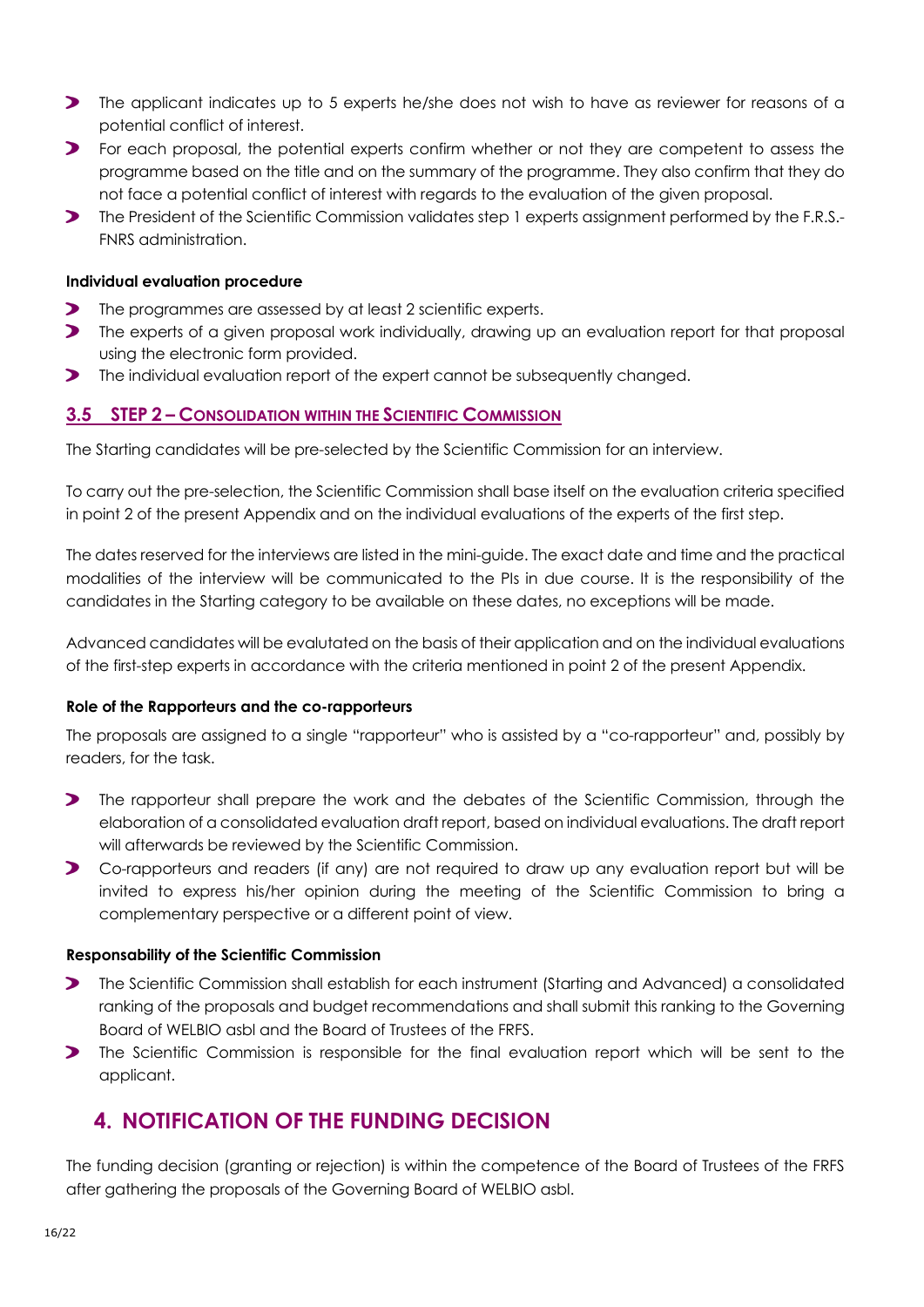The decision on the allocation and the amounts granted is notified in writing to the applicant by the F.R.S.- FNRS Secretary-General and the General Manager of WELBIO asbl.

The administrative staff of the F.R.S.-FNRS shall communicate to the applicants:

- the final evaluation report and,
- the evaluation reports by the first-step individual experts on an anonymous basis.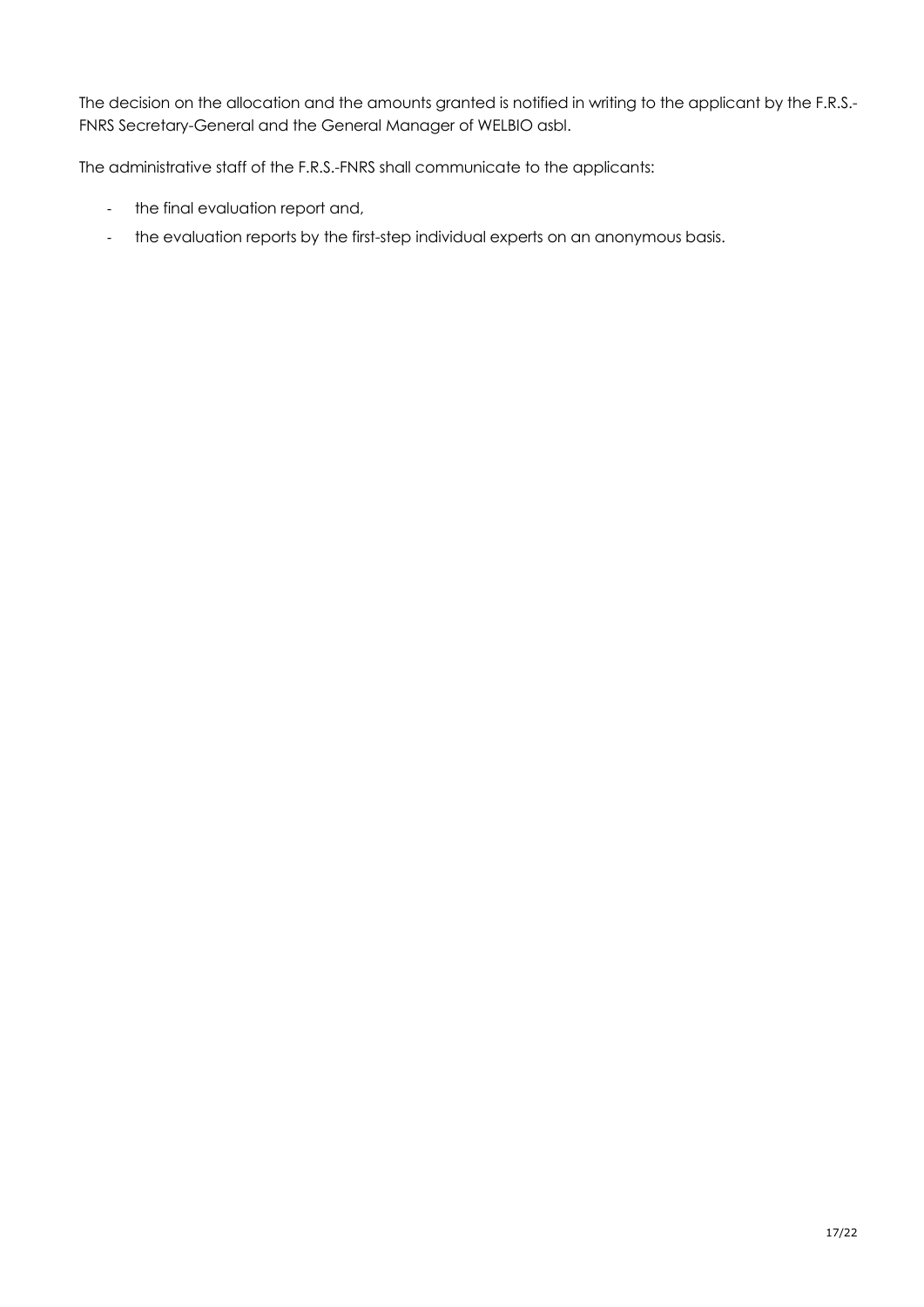| <b>EVALUATION CRITERIA</b>                                                                                                        |                                                                                                                                                                                                                                                                                                                                                                                                                                                                                                                                                                                                                                                                                                                                                                                                                                  |  |
|-----------------------------------------------------------------------------------------------------------------------------------|----------------------------------------------------------------------------------------------------------------------------------------------------------------------------------------------------------------------------------------------------------------------------------------------------------------------------------------------------------------------------------------------------------------------------------------------------------------------------------------------------------------------------------------------------------------------------------------------------------------------------------------------------------------------------------------------------------------------------------------------------------------------------------------------------------------------------------|--|
| <b>WELBIO INVESTIGATOR PROGRAMME CALL</b>                                                                                         |                                                                                                                                                                                                                                                                                                                                                                                                                                                                                                                                                                                                                                                                                                                                                                                                                                  |  |
| <b>QUALITY OF THE</b><br><b>APPLICANT</b>                                                                                         | > Adequacy between the level of education and experience of the<br>applicant to carry out the programme proposed.<br>> International visibility/recognition.<br>> Productivity: number and quality of the publications considering the<br>size of the team and the grants already obtained.<br>> For Starting researchers holding a Ph.D. for 12 years maximum:<br>scientific independence of the applicant.<br>$\triangleright$ Other                                                                                                                                                                                                                                                                                                                                                                                           |  |
| <b>QUALITY OF THE PROJECT</b>                                                                                                     | Does the programme address an important issue?<br>Scientific originality: Does the project include new concepts or<br>approaches? Are the objectives original and innovative? Does the<br>project question established paradigms?<br>> Technical originality, use of new technologies.<br>> Questions to consider:<br>• Is the programme properly planned?<br>• Is the programme feasible?<br>• Is the programme based on a hypothesis?<br>• Is the experimental approach appropriate?<br>• Are the preliminary results on which the programme is based<br>quality results?<br>• Is the presentation clear?<br>• If a "screening" approach is used, are the organisation and the<br>analysis of the results explained?<br>Adequacy between the proposed budget and the objectives of the<br>programme.<br>$\triangleright$ Other |  |
| <b>FOCUS ON</b><br><b>VALORISATION AND</b><br><b>RELEVANCE TO THE</b><br><b>OBJECTIVES OF THE</b><br><b>WELBIO STRATEGIC AXIS</b> | > Knowledge of unmet medical and/or technological needs in the<br>field of the proposed research programme, as well as application<br>opportunities.<br>Attention to the protection of intellectual property<br>⋗<br>Considerations of the PI on the technology transfer potential.<br>⋗<br>Experience of the PI in valorisation (optional for Starting applicants).<br>⋗<br>If industrial and/or MTA contracts have been put in place, what is<br>the impact on the freedom to use the future intellectual property<br>that could be generated by the laboratory?                                                                                                                                                                                                                                                               |  |
| <b>SCIENTIFIC RESULTS</b>                                                                                                         | For researchers who already have benefited from a funding during the FRFS-WELBIO 2017 call:                                                                                                                                                                                                                                                                                                                                                                                                                                                                                                                                                                                                                                                                                                                                      |  |
| <b>ACHIEVED</b>                                                                                                                   | Do the publications over the last 5 years meet expectations?                                                                                                                                                                                                                                                                                                                                                                                                                                                                                                                                                                                                                                                                                                                                                                     |  |
| <b>CONCRETE ACTIONS</b><br><b>CARRIED OUT FOR A</b><br>POTENTIAL VALORISATION                                                     | Have any concrete actions been taken to explore opportunities for<br>application and/or to implement valorisation of results?                                                                                                                                                                                                                                                                                                                                                                                                                                                                                                                                                                                                                                                                                                    |  |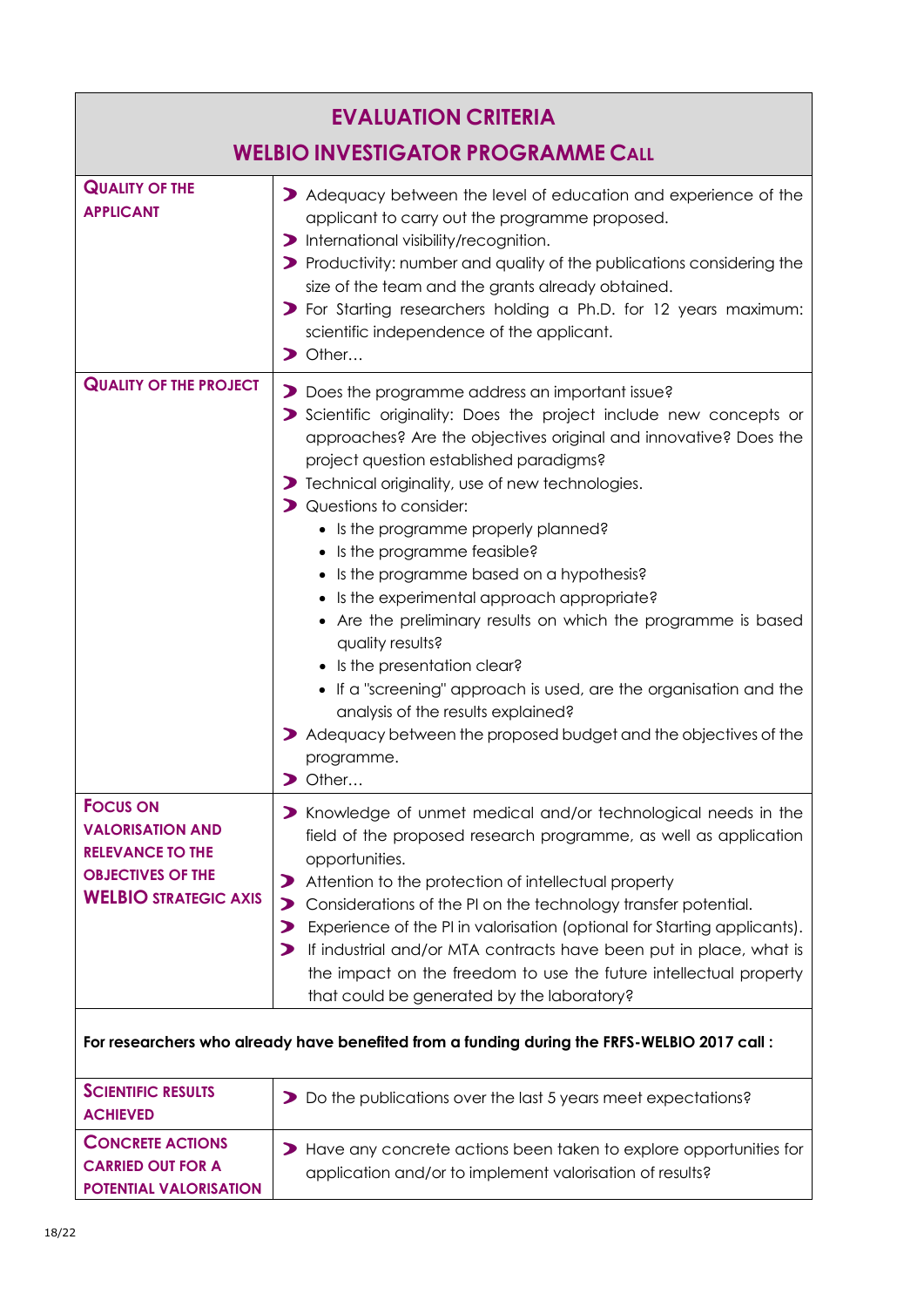# **EVALUATION CRITERIA**

## **WELBIO INVESTIGATOR PROGRAMME CALL**

**OF THE RESULTS OF THE PREVIOUS WELBIO PROJECT**

Are the actions taken towards the valorisation of intellectual property convincing?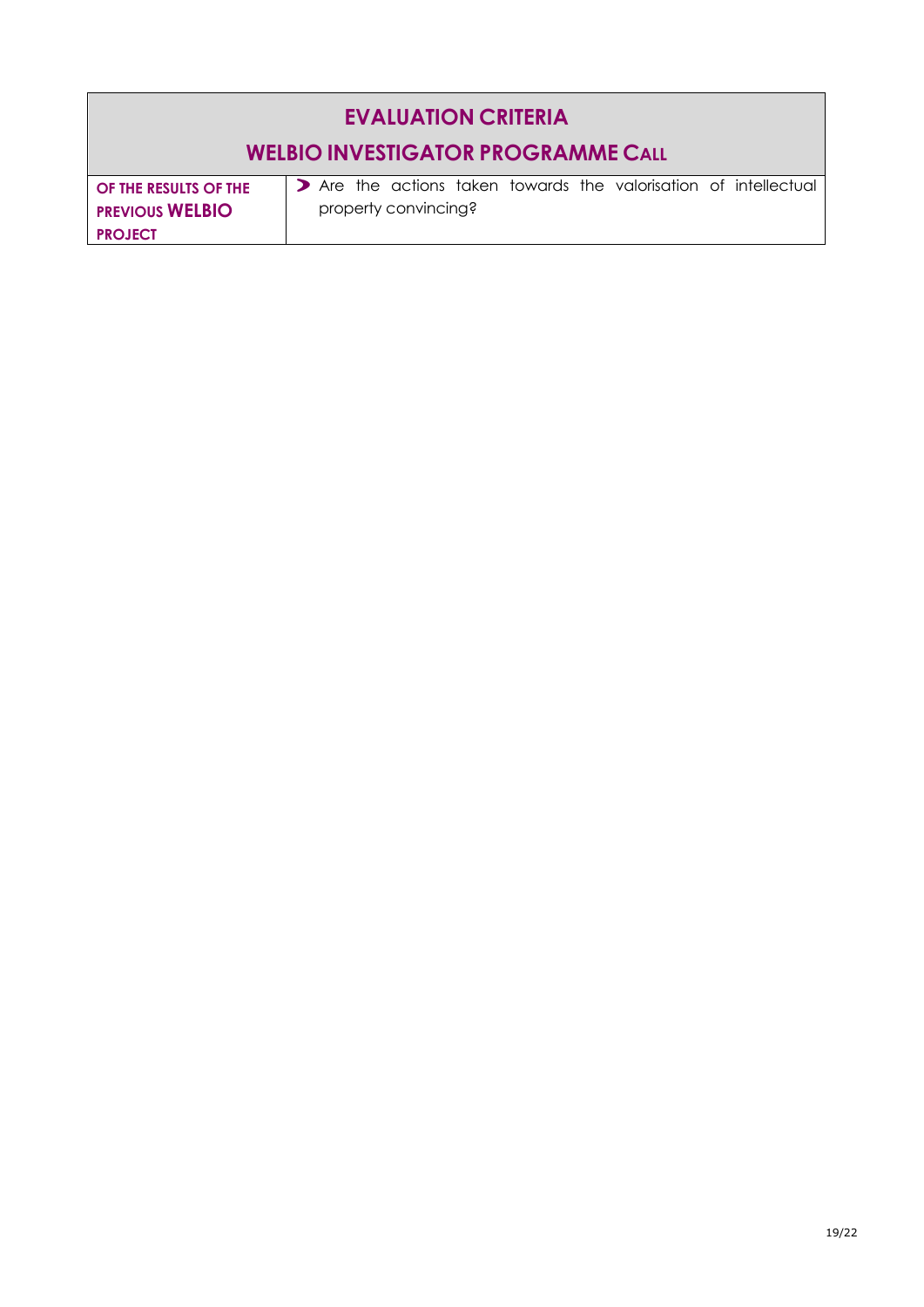# **ANNEXE 3 : LISTE F.R.S.-FNRS DES HÔPITAUX ET SERVICES HOSPITALIERS UNIVERSITAIRES / F.R.S.-FNRS LIST OF THE HOSPITALS AND UNIVERSITY HOSPITAL'S DEPARTMENTS**

| <b>Hôpitaux et services</b><br>hospitaliers universitaires<br>rattachés à l'UCLouvain /<br><b>UCLouvain Hospitals and</b><br>University hospital's<br>departments | CLINIQUES UNIVERSITAIRES SAINT-LUC<br>CLINIQUES UNIVERSITAIRES MONT-GODINNE                                                                                                                                                                                                                                                                                                                                                                                                                                                                                                                                                                                                                                                                                                                                                                                                                                                                                                                                                                                                                                          |
|-------------------------------------------------------------------------------------------------------------------------------------------------------------------|----------------------------------------------------------------------------------------------------------------------------------------------------------------------------------------------------------------------------------------------------------------------------------------------------------------------------------------------------------------------------------------------------------------------------------------------------------------------------------------------------------------------------------------------------------------------------------------------------------------------------------------------------------------------------------------------------------------------------------------------------------------------------------------------------------------------------------------------------------------------------------------------------------------------------------------------------------------------------------------------------------------------------------------------------------------------------------------------------------------------|
| <b>Hôpitaux et services</b><br>hospitaliers universitaires<br>rattachés à l'ULB / ULB<br><b>Hospitals and University</b><br>hospital's departments                | <b>HÔPITAL ERASME</b><br>$\blacktriangleright$<br><b>INSTITUT JULES BORDET</b><br>CHU BRUGMANN:<br>Service de médecine (comprend aussi la dermatologie)<br>Service de chirurgie<br>Service de gériatrie<br>Service de psychiatrie<br>Service de revalidation physique<br>Service d'anesthésie<br>Service d'hospitalisation chirurgicale de jour<br>Service de biologie clinique<br>Service d'imagerie médicale<br>Service de médecine nucléaire<br>Service d'hospitalisation non chirurgicale de jour<br>Service d'anatomie pathologique<br>Service d'immuno-hématologie-transfusion<br>Service des soins intensifs<br>HUDERF:<br>Service de pédiatrie comprend toutes les cliniques spécialisées<br>$\bullet$<br>liées à la pédiatrie (cardiologie, endocrinologie, gastro-<br>entérologie, diabétologie, néphrologie, douleurs et soins<br>palliatifs, pneumologie, néonatalogie, soins intensifs et<br>urgence, nutrition et maladies métaboliques, cancéro-<br>hématologie, neurologie)<br>Service de psychiatrie infanto-juvénile<br>Service de chirurgie cardiaque et pédiatrique<br>Service d'anesthésiologie |
|                                                                                                                                                                   | Laboratoire de biologie clinique                                                                                                                                                                                                                                                                                                                                                                                                                                                                                                                                                                                                                                                                                                                                                                                                                                                                                                                                                                                                                                                                                     |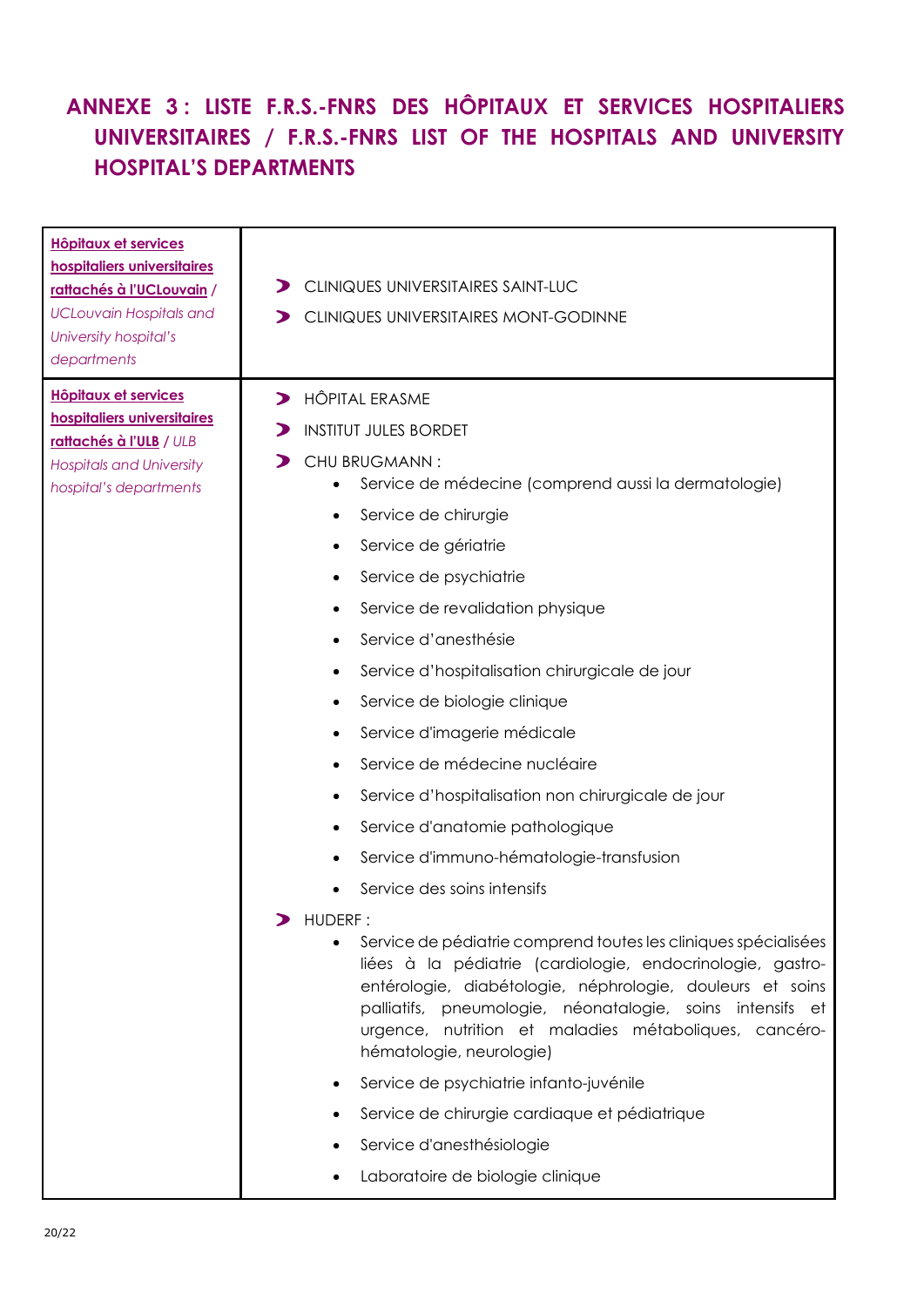| Service d'anatomie pathologique<br>$\bullet$                                                                                                                                                                                                                                                                                      |
|-----------------------------------------------------------------------------------------------------------------------------------------------------------------------------------------------------------------------------------------------------------------------------------------------------------------------------------|
| Service de dermatologie<br>٠                                                                                                                                                                                                                                                                                                      |
| CHU SAINT-PIERRE :<br>⋗                                                                                                                                                                                                                                                                                                           |
| Service de diagnostic et traitement chirurgical comprenant :<br>$\bullet$                                                                                                                                                                                                                                                         |
| Service de chirurgie digestive<br>Service d'orthopédie<br>Service de chirurgie vasculaire et thoracique<br>Clinique de chirurgie réparatrice<br>۰.<br>Service d'urologie<br>Service de stomatologie et chirurgie maxillo-faciale<br>$\blacksquare$<br>Service d'ORL<br>۰.<br>Service d'ophtalmologie                              |
| Service de diagnostic et de traitement médical comprenant :<br>٠                                                                                                                                                                                                                                                                  |
| Service des soins intensifs<br>Service de pneumologie<br>Service de gastro-entérologie<br>٠<br>Service de neurologie<br>Service d'hématologie-oncologie<br>۰.<br>Service d'endocrinologie<br>Service de médecine physique<br>Service de revalidation cardio-pneumo<br>$\blacksquare$<br>Service de dermatologie<br>$\blacksquare$ |
| Programme de soins « patient gériatrique » comprenant :                                                                                                                                                                                                                                                                           |
| Service de gériatrie<br>Service de psycho-gériatrie                                                                                                                                                                                                                                                                               |
| Service des maladies contagieuses                                                                                                                                                                                                                                                                                                 |
| Service des maladies infantiles comprenant :                                                                                                                                                                                                                                                                                      |
| Service de pédiatrie<br>Service de néonatologie<br>Service de pédo-psychiatrie                                                                                                                                                                                                                                                    |
| Service d'anesthésiologie-réanimation                                                                                                                                                                                                                                                                                             |
| Service des urgences                                                                                                                                                                                                                                                                                                              |
| Service de gynécologie-obstétrique comprenant :                                                                                                                                                                                                                                                                                   |
| Service de gynécologie<br>Service d'obstétrique<br>Clinique de sénologie                                                                                                                                                                                                                                                          |
| Service « pathologies cardiaques » comprenant :                                                                                                                                                                                                                                                                                   |
| Service de cardiologie<br>Service de chirurgie cardiaque<br>Service de revalidation cardia-pneumo                                                                                                                                                                                                                                 |
| Laboratoire de biologie clinique LHUB                                                                                                                                                                                                                                                                                             |